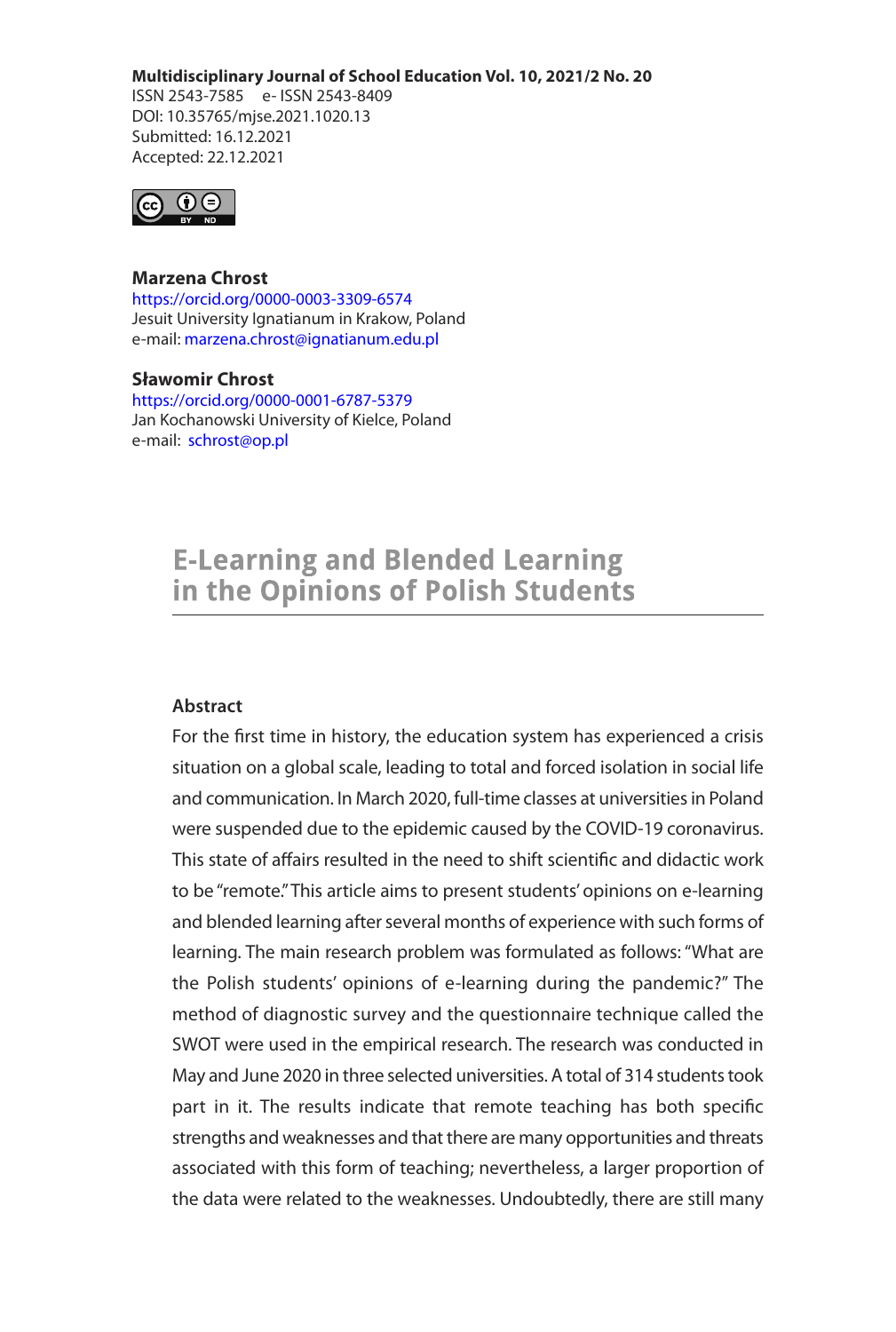activities that should be introduced into practice and everyday academic education. Perhaps a creative solution will be to introduce only some elements of distance learning, which can contribute to a better acquisition of IT and digital competences and can help students develop activity, self-discipline, and independent learning.

Keywords: distance education, online learning, COVID-19, pandemic, 21<sup>st</sup> century skills

### **Introduction**

In March 2020, full-time classes at universities in Poland were suspended due to the epidemic caused by the SARS-COV-2 coronavirus. This state of affairs resulted in the need to shift scientific and didactic work to be "remote." This article aims to present students' opinions on e-learning and blended learning after several months of experience with such forms of learning.

## **The Concepts of E-Learning and Blended Learning**

E-learning is teaching with the use of information technology, supporting the didactic process with the help of personal computers, smartphones, tablets (m-learning), and the Internet. The term e-learning refers to the use of electronic technology in teaching to a much greater extent than in traditional online courses or computer-assisted learning.

Blended learning is a style of education that combines traditional learning methods with activities conducted remotely through online platforms. It has been recognized by some of the best universities, such as Harvard, Oxford, and MIT, who use it on a massive scale and build "virtual classes" such as edX or Coursera.

E-learning and blended learning are, in a way, the effect of adapting education to the challenges of the present day. The emergence of the digital society (GUS, 2019), the process of digitalization, and the increasing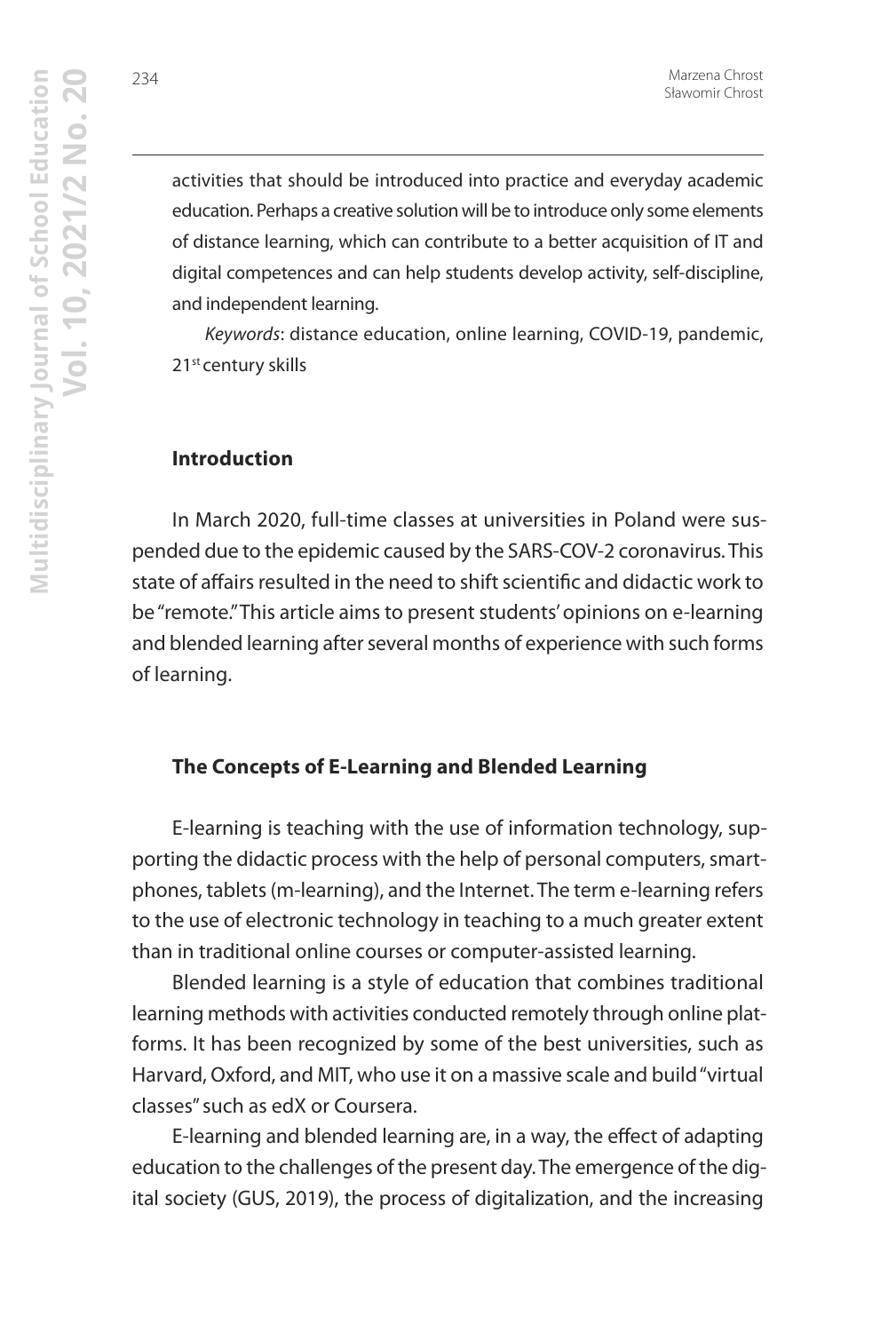*E-Learning and Blended Learning in the Opinions of Polish Students*

use of new technologies impact and condition the education process. New technologies – particularly in the area of IT, but also other social innovations – facilitate very fast access to the existing knowledge base, support content processing, provide analytical tools, and support content archiving and aggregating. The younger generations, which from an early age function "within the network," have access to all information and communication devices, and use social media, nowadays expect completely different methods of education and educational instruments, as well as new roles of the teacher and learner/student.

In the context of the development of learning networks and the growth of the network society, it is worth referring to the concept of Stephen Downes (2021), known as Learning 2050. Downes predicted that in four decades all objects will be able to communicate with people to explain what they are and how to deal with them. The network (even more advanced than the modern Internet) will no longer be a passive network, but will become a dynamic network with individual components able to communicate with each other. It will be a network which will know and learn.

According to Downes, learning will therefore be a continuous process based primarily on people sharing knowledge regardless of age or level of education. It will be a "stream," not the creation of a closed resource that we use throughout our lives. The essence of the education process will be the acceptance of change and the ability to quickly assimilate new knowledge necessary for functioning in life. As the environment will change constantly and rapidly, so will the objects – the tools that we will use. Each of us will create our own network of people and tools that are helpful in the education process, which we will use on an ongoing basis.

Ken Robinson, a world-class opinion leader in the field of developing creativity, innovation, and human resources, listed three key features of the human mind. He believes that (1) people are different by nature, (2) the way to happiness is through curiosity, and (3) humans are creative. These characteristics are now taking us away from the "factory school model" and moving toward a better use of humankind's natural potential, hence the Top 5 trends in modern education (Business Insider Polska, 2018): interdisciplinary studies, micro-specializations, studies without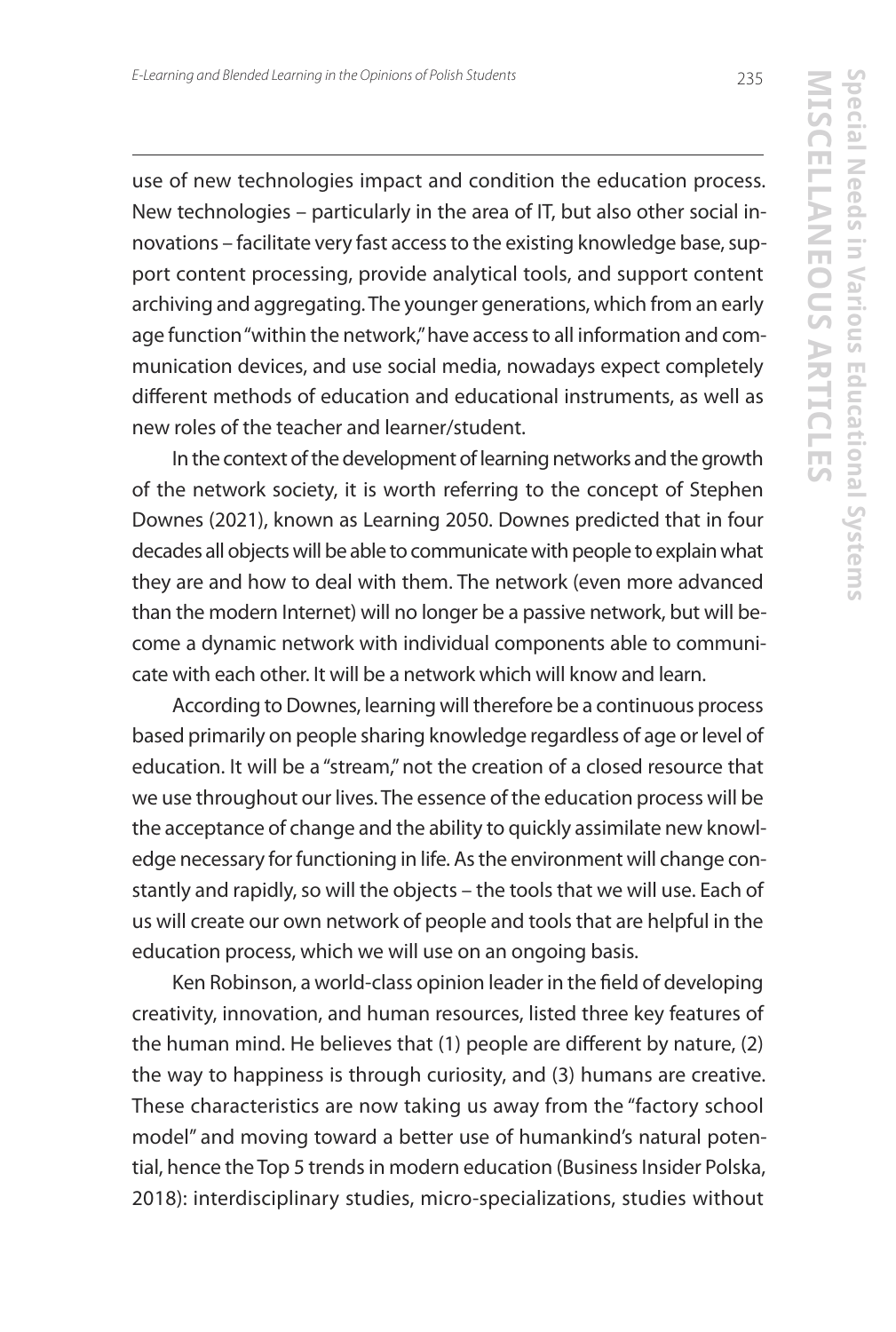borders, personalized educational paths, and e-learning and blended learning.

Witold Kołodziejczyk and Marcin Polak (2011) accordingly presented possible scenarios for the educational future. They listed three groups of such scenarios:

status quo (i.e. the institution of school and formal education more or less as we know it from the end of the 20th century); reschooling (reconstruction of the school to adapt to the changing conditions of social life); [and] de-schooling (departure from a single, traditional model of the institutions of school and education to many equivalent forms of education, including online education, and maybe even – in the most radical forecast – the end of school as we know it). These scenarios can be a starting point for considering how education will change. (Kołodziejczyk & Polak, 2011, pp. 19–20)

Similarly, the OECD (2020) proposed four possible scenarios, but did not indicate which scenario can or should be implemented. It is up to the national education systems to determine how they develop. OECD scenarios are an interesting catalogue of possible solutions that can be a valuable help for those making the most important decisions in the field of education.

Guglielmo Malizia (2019), in discussing the international processes of de-schooling and re-schooling, described various attempts at out-ofschool education. He cited Illich (1972) and educational vouchers; the self-organized learning environment program, launched in India and developed in Europe (Bottani, 2013)<sup>1</sup>; replacing teachers with robots (Castoldi & Chiosso, 2017); homeschooling (unschooling) (Malizia & Nanni, 2015); and finally the UN project called "Education 2030" (UNESCO, 2015).

<sup>&</sup>lt;sup>1</sup> The SOLE project began in India in 2008–2009; starting in 2014, Professor Sugata Mitra from Newcastle University in Great Britain developed the School in the Cloud, sitting pupils around a table with a computer on it.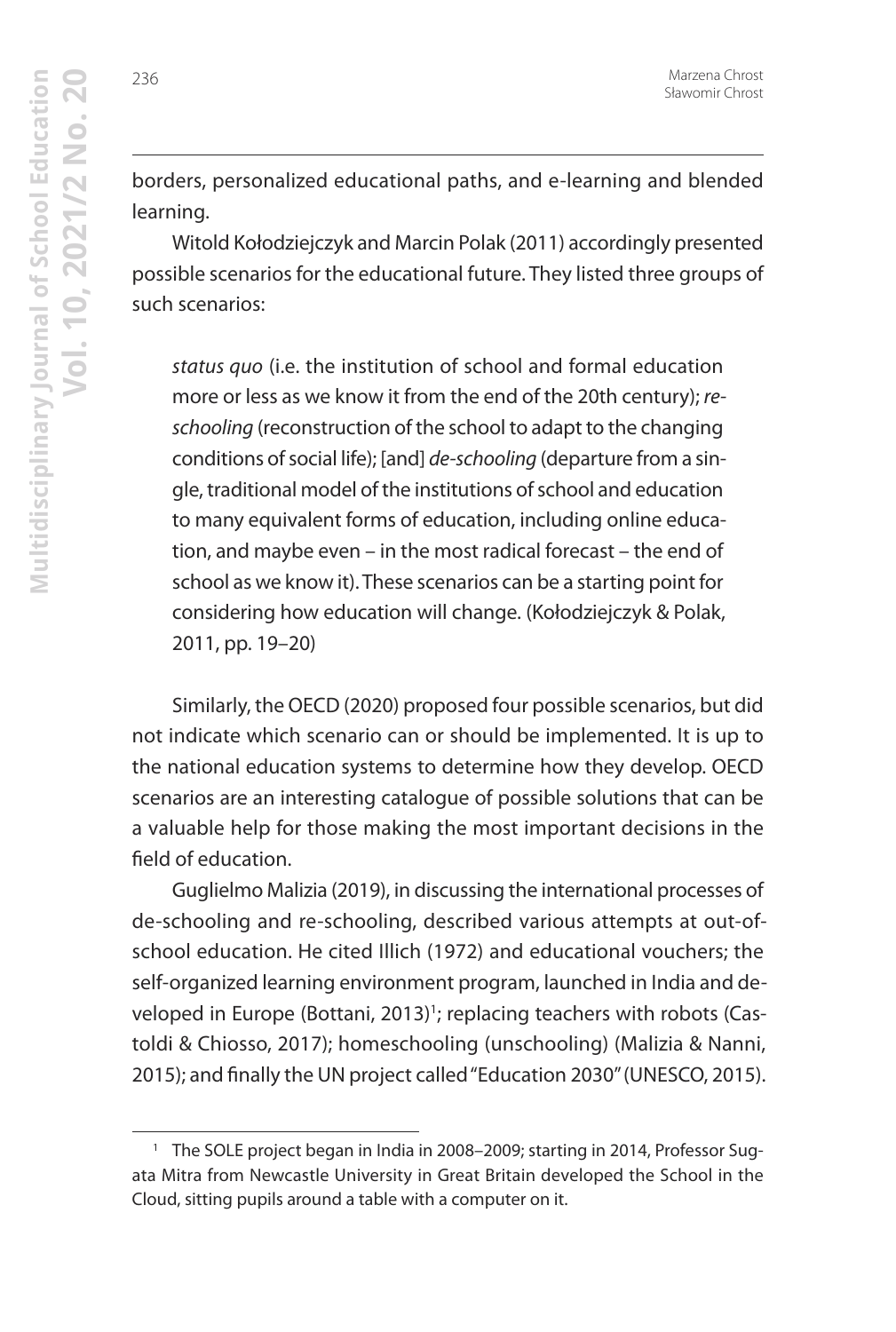## **The Pros and Cons of E-Learning and Blended Learning**

On the basis of Karl Steffens' theory (2015, p. 47), Michał Klichowski (2017) compared the present model of traditional learning and the new model of generative education. Adaptive learning includes keeping up with changes, managing dangers, reaction to symptoms, intercepting trends by acknowledging their early signs, elasticity, forecasting new trends, and seeking conventional knowledge. Generative teaching, on the other hand, is connected with widening possibilities, enhancing creativity, looking for new ways, solving basic issues, unconventional thinking, foreseeing the future, and rewarding the reconstruction of knowledge.

In the context of smart education, Klichowski (2017, p. 131) stated that the word "smart" is treated as an acronym, meaning the following:

- **•** Self-education The role of the student in smart education involves managing the process of learning, while the teacher's role is only to support this process.
- **•** Motivation In smart education, pupils should be motivated and should learn from their own cognitive curiosity through experience and exploration.
- **•** Adjustment In smart education, the formal course of studying should be flexible, while the school ceases to be a place of knowledge distribution, instead providing space for personalized teaching.
- **•** Enriched resources Materials used in smart education should be diverse and innovative as well as based on the logic of open access.
- **•** Embedded technologies The newest ICT solutions, which enable studying in any given time and place, should be used in smart education.

Obviously, there are certainly many benefits to computer-based learning. One such outcome is improving the effectiveness of self-education, which is obligatory for proper functioning in a changing reality. The school cannot only be a place of passing on knowledge; its task is also to build up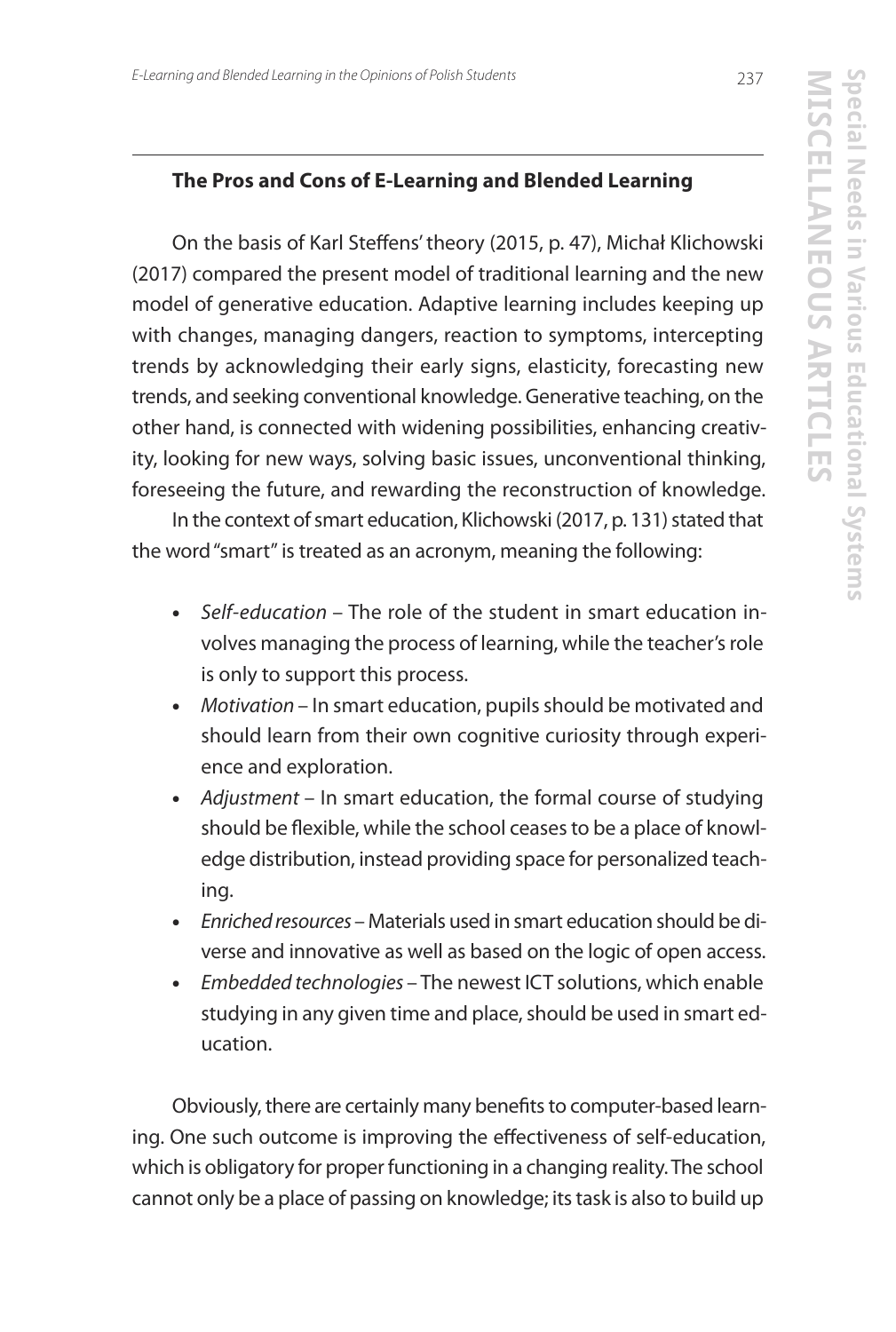the ability to think independently, seek out information, and rank it as well. Moreover, with the use of a computer we can present certain processes and phenomena which are impossible to observe in natural surroundings, since they occur at a very fast or slow pace. The teacher can treat computers as means of teaching and the students can use them in the process of learning in the classroom while the teacher supervises, or even after school.

Virtual reality is rapidly developing and bringing advancements in various related technologies through the virtual world. It has much potential and plays an important role in the fields of education and training. Mixed reality (MR) is a type of hybrid system that involves both physical and virtual elements. Experimental results showed that after studying with the support of MR technology, students' abilities in geometric analysis (mean difference = 4.36;  $p < 0.01$ ) and creativity (mean difference = 1.59;  $p$  < 0.05) significantly improved. The students' skill of model visualization was also significantly better than that of the control group (mean difference = 3.08;  $p < 0.05$ ). In general, there were positive results of using the MR to support their study. MR was also better than traditional note-taking in various measured effects (Tang et al., 2020).

From the point of view of a student, the benefits of e-learning and blended learning are as follows:

- **•** individual learning mode Every participant has their own individual range of necessary knowledge regardless of previously known training material.
- **•** flexibility of teaching and learning The participant chooses the time and place for studying according to their needs.
- **•** uniformity and timeliness of the teaching material The participant does not have to worry about lower-quality material in comparison with other participants.
- **•** attractiveness of form In contrast to the traditional forms, the teaching material may include multimedia resources in the form of presentations, interactive graphics, audio/video recordings, etc.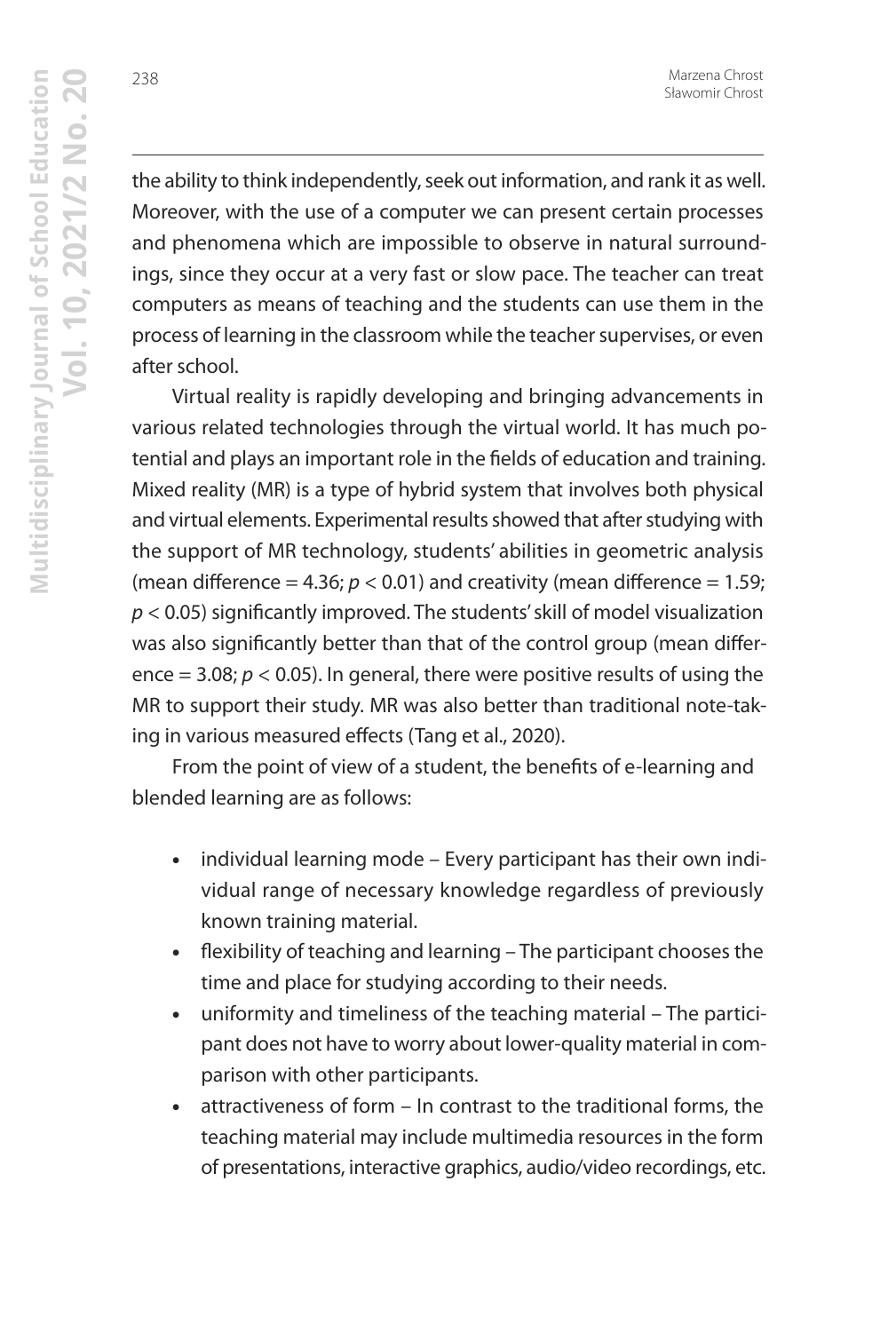The research indicates that blended learning maintains or increases access for most student cohorts and produces higher success rates for minority and non-minority students alike (Dziuban et al., 2018).

The results of multiple regression analyses show that the design of blended learning (the quality of technology, online tools, and face-to-face support) and student characteristics (attitudes and self-regulation) predicted student satisfaction as an outcome and that some of the students' characteristics/backgrounds and design features were significant predictors for student learning outcomes in blended learning (Kintu et al., 2017; Neroni et al., 2019).

Aleksander Nalaskowski (2020), when discussing remote teaching and learning during the COVID-19 pandemic, noted three dispositions of an ideal "remote learner": the will to study, a strong motivation for learning, and self-discipline. He also added that these traits are in short supply in today's youth and that what is needed is a change of public attitudes toward learning.

E-learning opens up new possibilities, but at the same time it is impossible to ignore its shortcomings. At the educational level, there are particular dangers to cognitive activity and schooling, which include threats to the cognitive sphere (uniformity and/or reduction of experience), limitations in the perception of problems, domination of pictorial material over verbal material, a flood of ready-made hypermedia information that inhibits creative processing and application, and an inability to make rational decisions and actions.

The inability to select content and information is becoming an increasingly serious problem. Many young people who are addicted to the Internet have trouble concentrating, synthesizing, or connecting content in a logical argument. Manfred Spitzer (2012) began a very important discussion in Germany, claiming that digitization can lead to dementia among people who overuse technology in the process of learning and education. His book, entitled Digitale Demenz. Wie wir uns und unsere Kinder um den Verstand bringen [Digital Dementia: How We Drive Ourselves and Our Children Crazy] has become the foundation of criticism against digital abuse in the cognitive process among children and youth.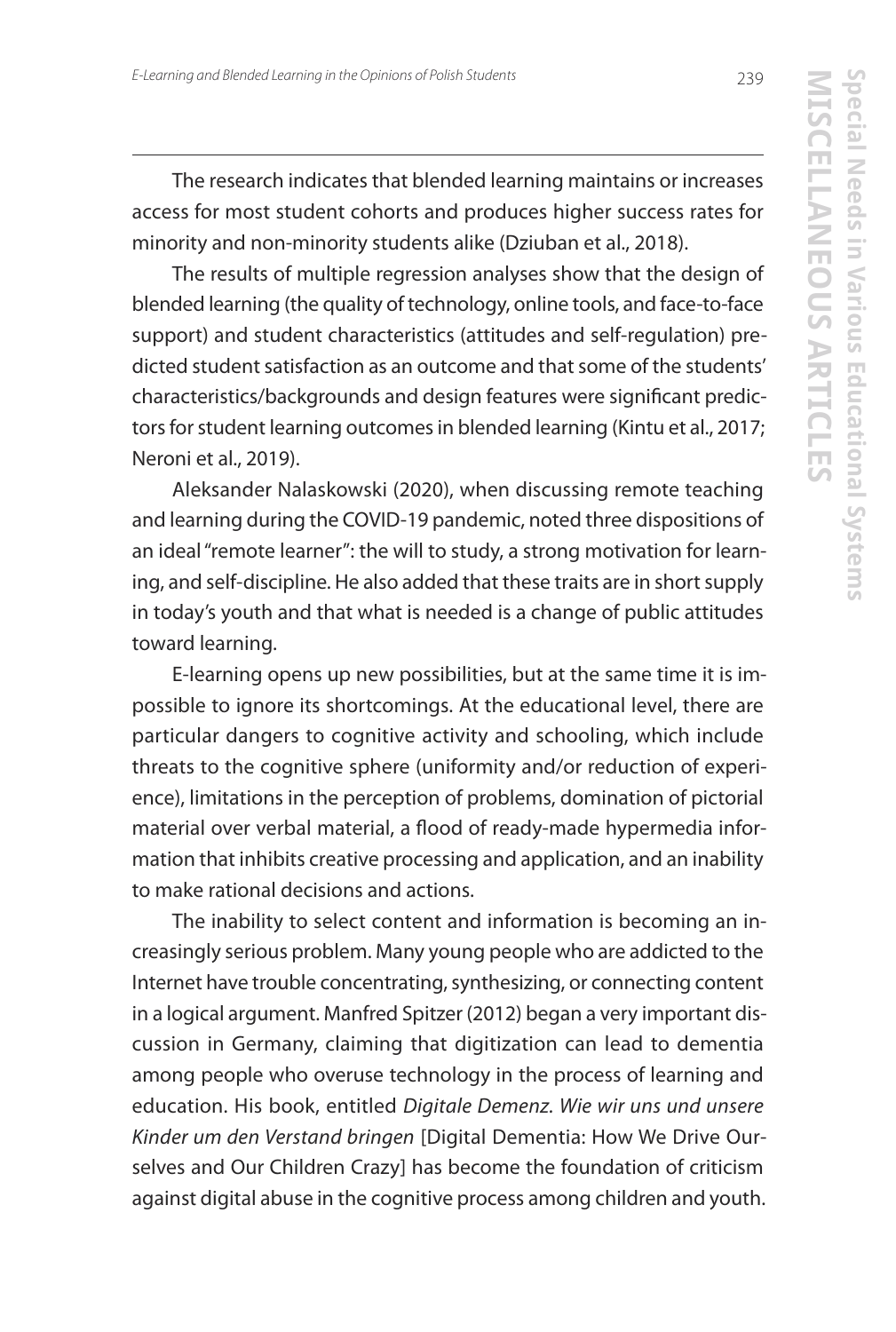Spitzer has been very critical of the new media and the new "pseudo-communication." He argues that over-digitalization and over-technologization result in reduced brain capacity and memory. In addition, writing by hand (rather than on a computer) is crucial to a child's development. According to Spitzer, the computer has very negative psycho-somatic effects on youths. Multitasking, typical for computer users, causes increasing difficulties with concentration, unreliable performance of tasks, and problems with mindfulness. According to Spitzer, tablets are an educational evil for children that should be prohibited.

Criticism of the excessive use of the Internet and computers has also been presented in another famous book, Robert Putnam's Our Kids: The American Dream in Crisis (Putnam, 2015). In the context of computerization and digitization, Putnam pointed to the problem of unequal access to technology, asymmetry of information and, above all, the fact that children from poor families use the internet thoughtlessly – treating it mainly as entertainment and not as a source of knowledge and learning.

There are barriers to implementing e-learning and blended learning from a learner/student perspective:

- **•** poor knowledge of computer technologies fear of using new tools;
- **•** a lack of access to appropriate computer technologies many potential distance learners do not have sufficient computers or additional equipment (e.g., webcams or headphones with a microphone) or an Internet connection with adequate bandwidth;
- **•** a general distrust of novelty conservatism in most areas, including education;
- **•** a feeling of isolation and loneliness some distance learning participants have difficulties communicating with people whom they have no direct contact with;
- **•** a lack of self-discipline many people cannot motivate themselves to learn.

In the times of COVID-19, remote learning is common and the literature contains preliminary research on this form of learning. Objections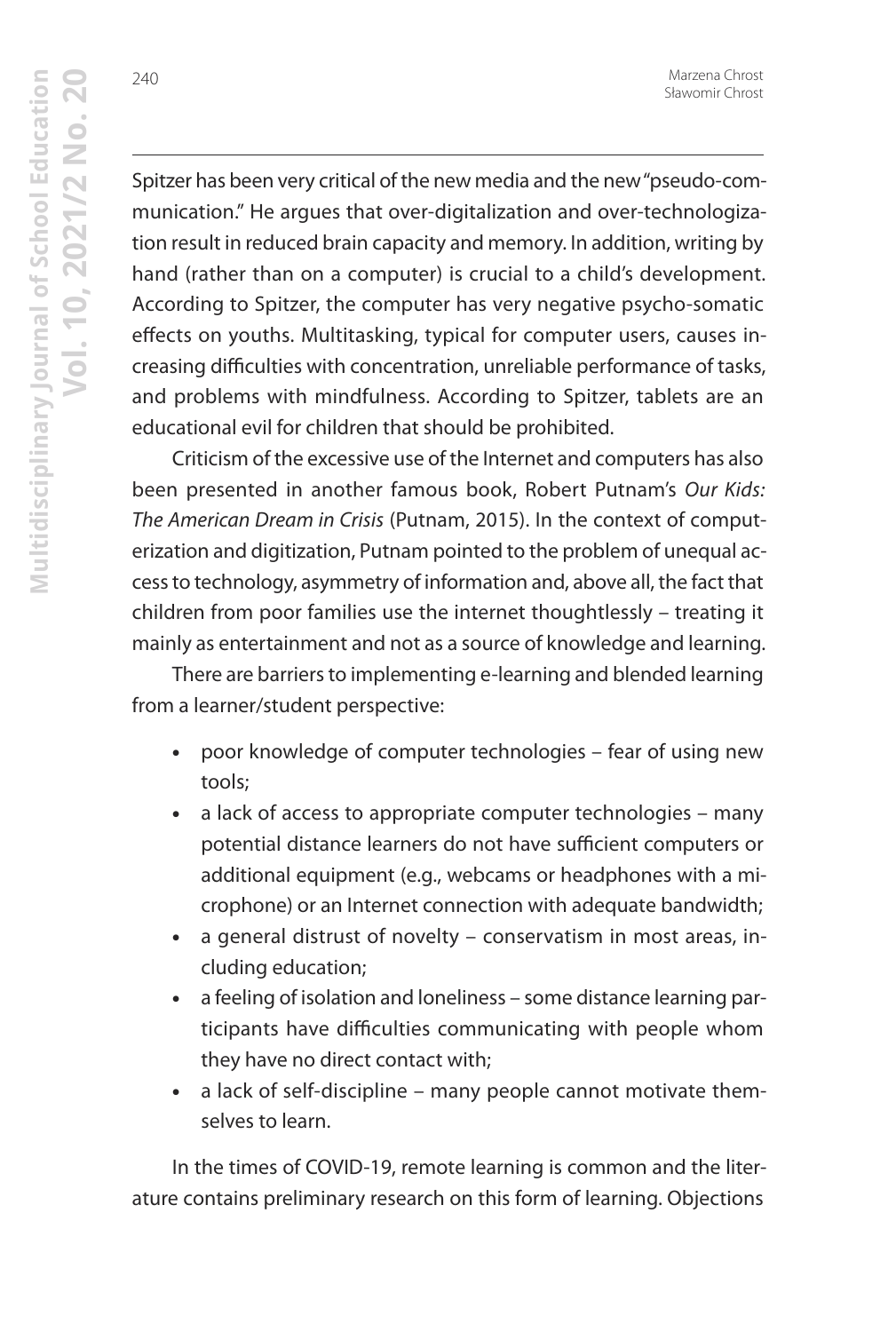from parents and children are listed on the popular educational portal Librus (2020), among others. The difficulties relate to:

- **•** limited equipment One third of parents struggle to make available the necessary equipment; they are unable to provide each child with an online learning device, so it is shared in these families.
- **•** the scope of distance learning Some parents (4%) reported that distance learning is not provided in their children's schools; 9% said that distance learning covers less than half of the subjects.
- **•** distance learning formulas The predominant methods are instructional; teachers, according to parents, primarily chose indirect contact with the students: sending materials from the textbook and exercises for independent study.
- **•** excessive parental involvement Some (21%) of the parents participating in the survey admitted that they spend five or more hours a day "learning" with their child.
- **•** a lack of direct contact with peers 59% of respondents and 54% of teacher respondents mentioned this aspect.
- **•** difficulties working independent This includes planning the learning process and knowing the various learning methods (34% of respondents).
- **•** excessive burden on children 36% of the parents said that education is definitely excessive, and according to 35% rather excessive.

Difficulties were also formulated by teachers, as evidenced by the following statements:

Preparation for classes takes a lot of time, even exceeding 12 hours. Retrieving returned work and reading it is a difficult and laborious job. Then, checking and entering the description in the e-register takes several hours again. I collapse from exhaustion because there is much more work than before. (Gryc, 2020)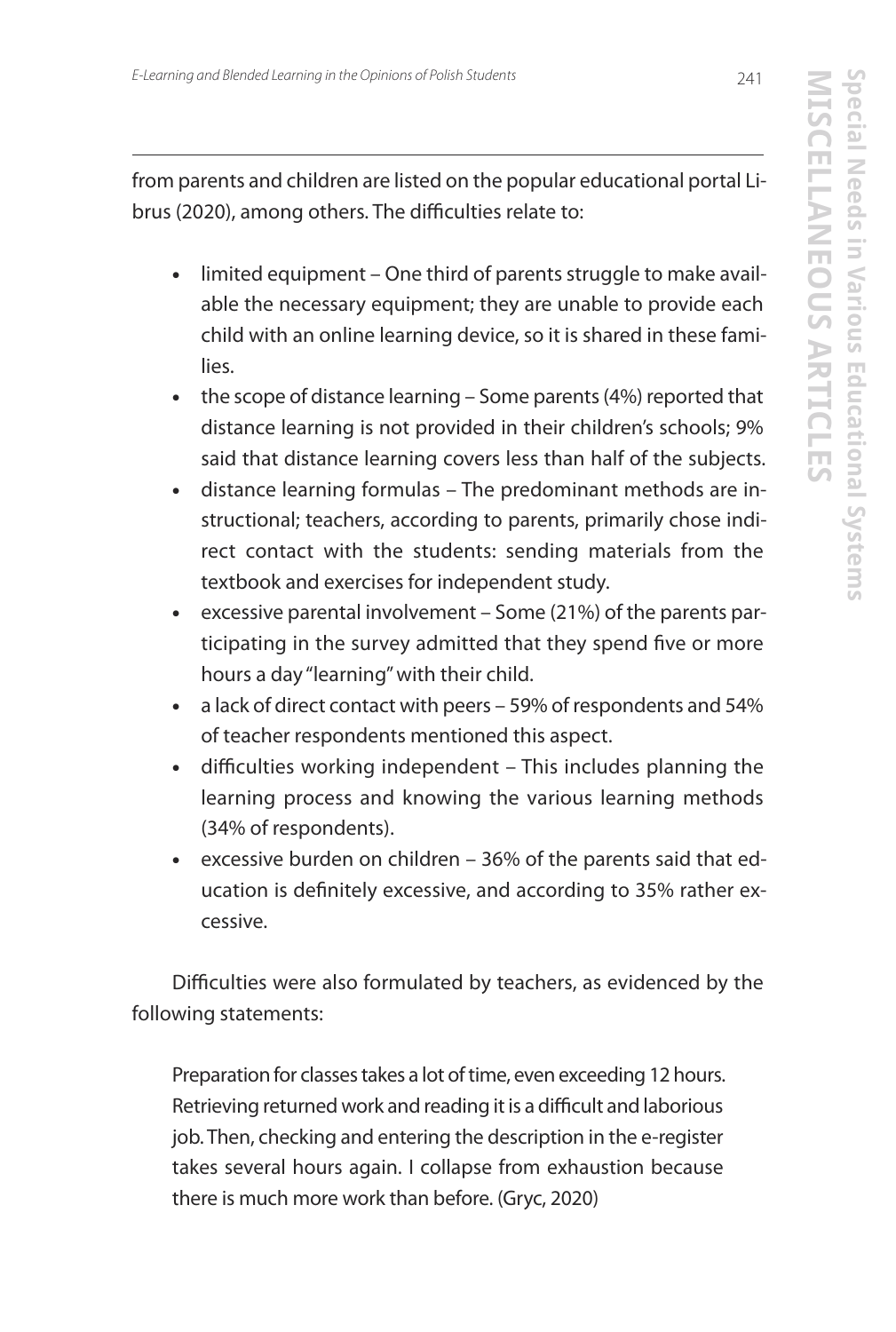242

After the first few weeks of online teaching, I can confidently say that it is a sham. When teaching remotely, people do not feel satisfied with their work. They don't know if their effort has been wasted. Another thing is the nature of the subjects: not all of them can be taught online. In Polish lessons, for example, you often need an extensive explanation; a short instruction will not help. You need the energy of the classroom, the questions, the concerns, the "live" teacher–student contact in order to teach. Right now, most classes are done with audio only. (Gryc, 2020)

Jacek Pyżalski and Wiesław Poleszak (2020) pointed out that the student–student, teacher–student, and student–parent relationships, which are at the center of traditional education, remain the same in distance education. The challenge is building them with only indirect communication.

## **Methodological Foundations of Empirical Research**

One of the measures to stop the spread of COVID-19 were school and university closures. In order to cope with this new and unexpected challenge, remote teaching was instituted. It was undoubtedly a new experience for both students and teachers. This fact inspired our empirical study, which aimed to investigate the students' opinions about this form of teaching in relation to their personal experience of e-learning in practice.

Therefore, the main research problem was formulated as follows: What are the Polish students' opinions of e-learning during the pandemic? In this respect, four detailed problems were distinguished: What are the strengths of e-learning in the opinion of the respondents? What are the weaknesses of e-learning? What opportunities are associated with e-learning? What are the threats that e-learning poses?

A diagnostic survey with the questionnaire technique was applied in the empirical research. A SWOT questionnaire was used – it is a tool by means of which it is possible to recognize and analyze strengths and weaknesses as well as existing and potential opportunities and threats.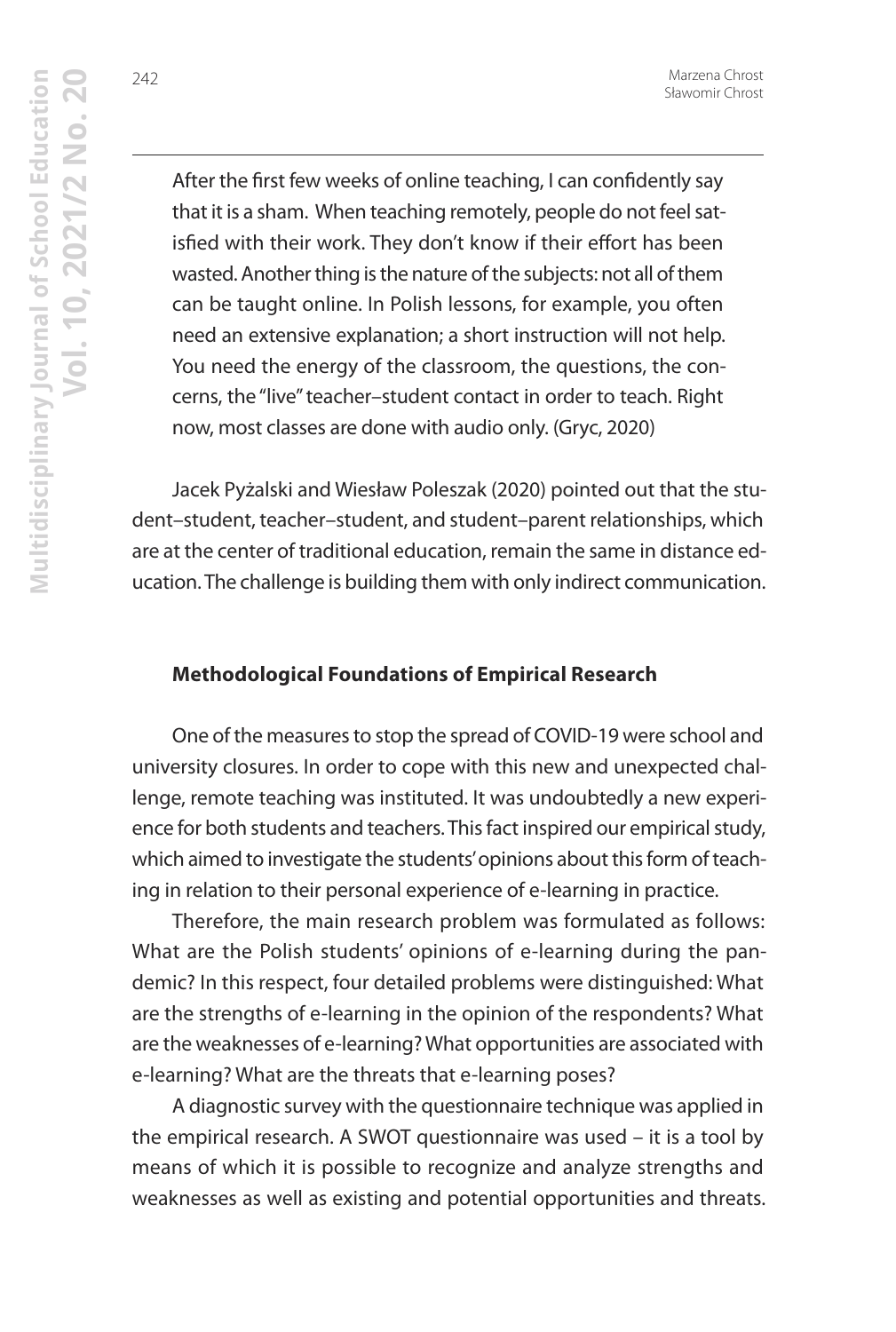**MISCELLANEOUS ARTICLES**

N<br>T<br>C

**Special Needs in Various Educational Systems**

pecial Needs in Various Educational Systems

The questionnaire consists of four open-ended questions and questions about the respondents' themselves: gender, age, university name, mode of study, and degree of study. Due to the limitations resulting from the pandemic, which prevented direct contact with the respondents, the questionnaire was made available online on the platform Survio.<sup>2</sup> It appears to have been a good and safe way of collecting research material. Approval was obtained from the relevant authorities to conduct research at three selected universities: Jesuit University Ignatianum in Krakow, Jan Kochanowski University in Kielce, and Kazimierz Pulawski University of Technology and Humanities in Radom. Information about the study was sent to students via a university mailing. The request to fill in the questionnaire was preceded by a letter in which the purpose and scope of the research was presented and a link to this tool was provided. Participation in the research was voluntary and anonymous. The research was conducted in May and June 2020.

## **Characteristics of the Study Group**

In total, 314 students participated in the study. The gender distribution was unequal, with a very significant majority of women ( $n = 276$ ), constituting 87.9% of all respondents; the 38 men in this group made up the remaining 12.1% of the respondents. Undoubtedly, this difference may have resulted in part from the fact that it is mostly women who study pedagogy.

The surveyed students ranged in age from 19 to 46 years. The most frequent age by far was 22 years, as there were 70 people at this age, accounting for 22.3% of all respondents. This was followed by 21-year-olds  $(n = 60; 19.1\%)$ , 23-year-olds ( $n = 45; 14.3\%)$ , 20-year-olds ( $n = 40; 12.7\%)$ , and 24-year-olds ( $n = 29$ ; 9.2%). Slightly fewer people represented further age groups: 16 people (5.0%) were 25 years old, 13 students (4.1%) were

<sup>&</sup>lt;sup>2</sup> This is a software program for preparing questionnaires in an online form, available at https://www.survio.com/pl/ (retrieved May 5, 2020).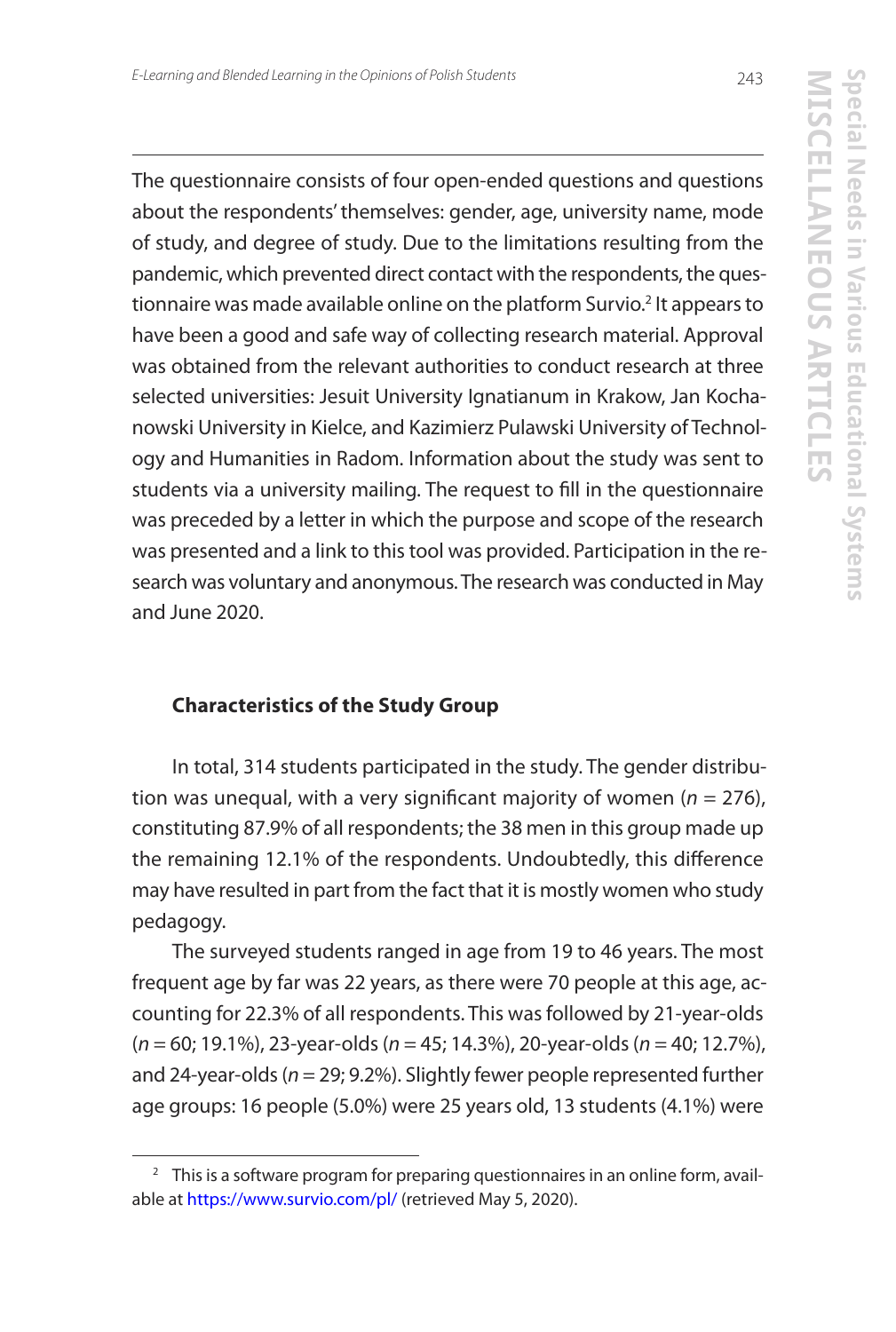244

19 years old, and 12 respondents (3.8%) were 26 years old. Then there were five people (1.5%) who were 31 years old. Another four people each (1.3%) were 29 and 35 years old, while three respondents (0.9%) were 28 and 30 years old each. Only two people (0.6%) were 27 years old. Finally, one respondent (0.3%) represented each of the following ages: 32, 33, 36, 37, 41, 42, 43, and 46 years. The analysis of the data shows that the age distribution of the surveyed students is very diverse. The average age of the students was 23.05 years (standard deviation  $=$  3.80).

The respondents represented the following universities: 160 people (50.9% of all respondents) were students of the Jesuit University Ignatianum in Krakow; 87 people (27.7%) were students of the Jan Kochanowski University in Kielce; and 67 people (21.4%) were students of the University of Technology and Humanities Kazimierz Pulawski in Radom. There were 251 full-time students in the group of respondents, which constituted 79.9% of the total number of respondents, while 63 people were taking the extramural program (20.1%). In terms of the degree of study, 137 people (43.6%) were in their first-cycle studies, 93 people (29.6%) were in long-cycle studies, and 84 students (26.8%) were pursuing second-cycle studies.

A total of 314 correctly completed questionnaires were qualified for quantitative and qualitative analysis. It should be noted that the answers varied considerably: some contained only single words, slogans, and short sentences, while others were more extensive. Therefore, it is worth emphasizing that many of the respondents posted extensive statements, which allows us to assume that the survey met with interest and to some extent responded to the important need to express their reflections – and sometimes very critical opinions – related to the issue of distance learning in a very difficult situation like the coronavirus pandemic.

In order to analyze the results, the categorization method was used. Categorization is an abstract concept, denoting a set (group, class) of elements that have certain common features and distinguishing them from other elements that do not have these traits. Therefore, a very important part of the analysis was to categorize the answers in order to get a uniform message from similar reflections, feelings, and opinions of the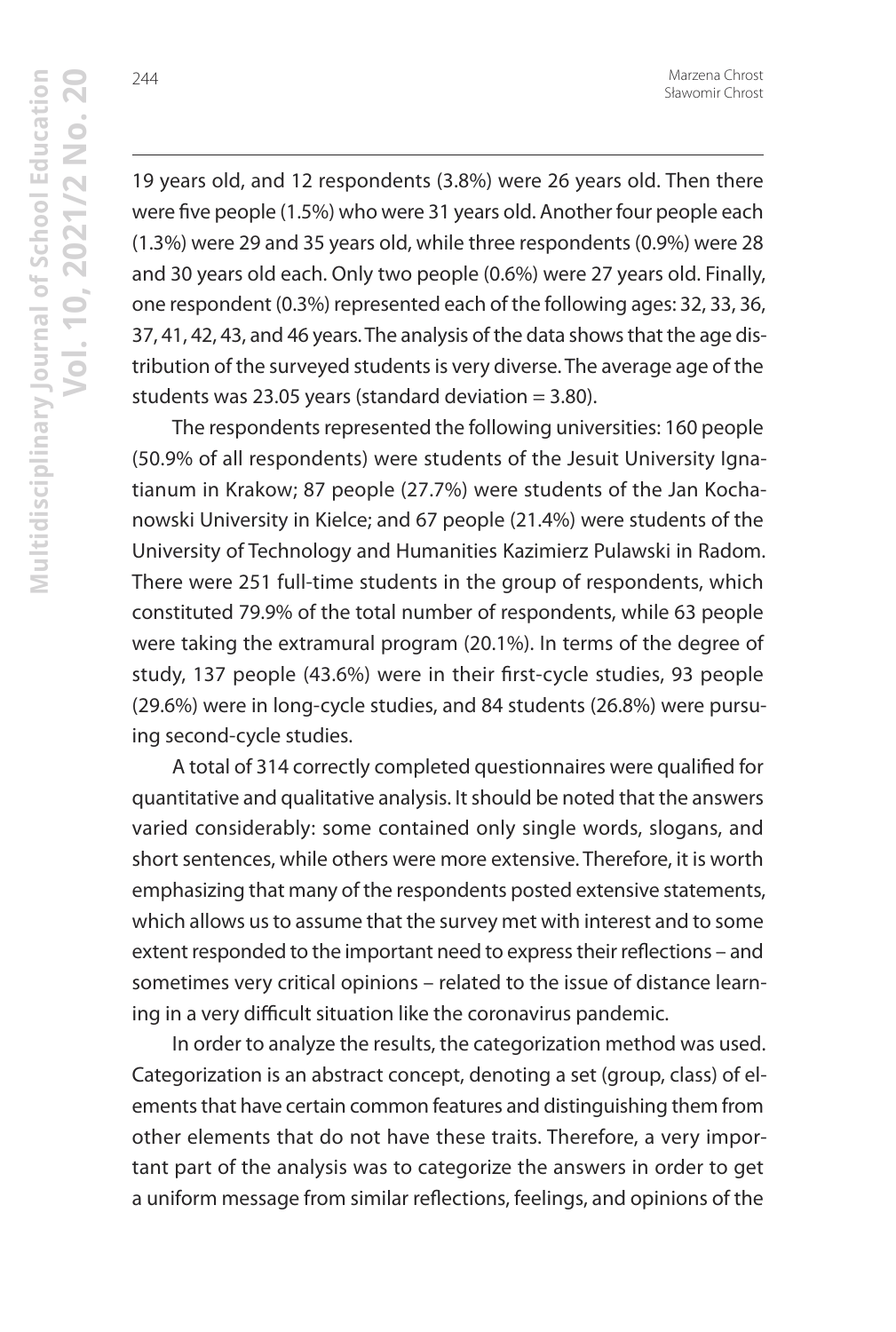respondents. Then, a critical analysis of the collected data was carried out, in terms of both quantity and quality.

Further in the article, the results of the research are presented and discussed in relation to four important aspects of distance learning – strengths, weaknesses, opportunities, and threats – as well as formulating conclusions and postulates for educational practice.

## **The Advantages of E-Learning in the Opinion of Students**

An important and interesting issue taken up in the research was the analysis of the students' opinions regarding the advantages of e-learning. A wide variety of responses were obtained; therefore, in order to organize the data and conduct the analysis, the following categories were formed. Among the main advantages of e-learning, time-saving was mentioned, which is mainly due to the end of commuting to universities. This answer received 96 responses (30.5%). Next, 50 of the surveyed students indicated individual time management(15.9%), while study/work at home was given 44 times (14.0%). Another interesting indication was the category defined as convenience. Such answers were given by 39 respondents (12.4%), mostly one-word statements. Undoubtedly, remote learning can be convenient because it can take place anywhere and anytime and it offers a certain comfort of work, freedom, and a relaxed atmosphere. The individualization of learning was indicated by 30 people (9.5%). The same number of respondents claimed that e-learning did not have any strengths. The answer "being at home" is important in the context of the coronavirus pandemic and related restrictions; such an answer was selected by 24 people (7.6%). It can be assumed that for these respondents it is simply important to be at home and to comply with epidemiological requirements. In the same context, the answer that limiting the spread of the coronavirus is an advantage of e-learning is also interesting; such an answer was indicated by three people (0.9%). The answer that the advantage of distance learning is access to materials was given by 23 students (7.3%). In this regard, the respondents pointed specifically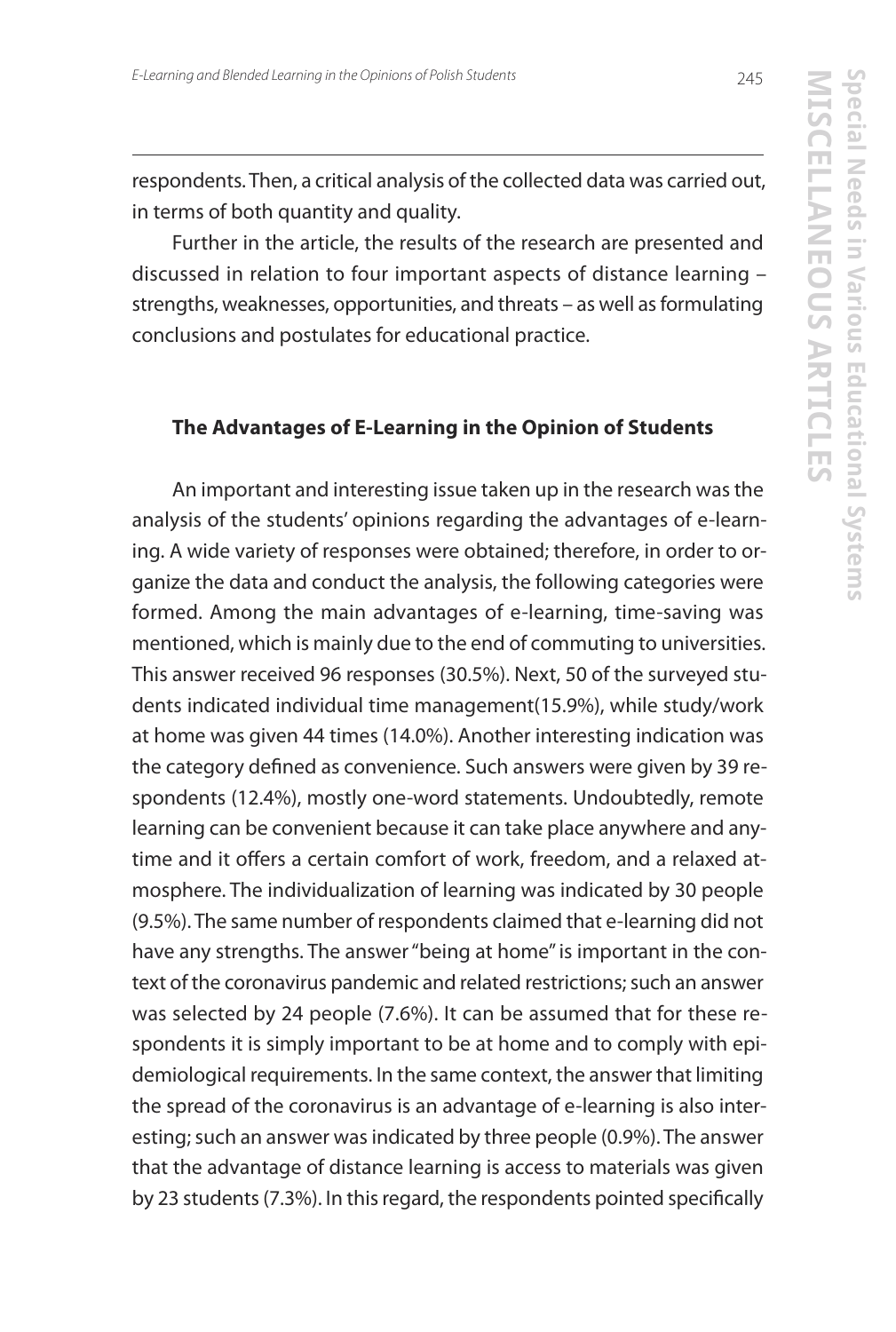to the possibility to record classes and listen to them anywhere and anytime, as well as the presentation and materials that were sent to them by the teachers. On the other hand, the next category – contact with lecturers and the transfer of information – received 22 responses (7.0%). Twenty participants mentioned cost reduction from not having to commute or purchase bus tickets, or being able to stop renting an apartment. In this sense, especially in the case of students who commute to universities, remote classes certainly are very advantageous. For 13 of the surveyed students (4.1%), the continuity of the teaching process was an advantage – the ability to proceed with their education in this difficult pandemic. The last categories mentioned by the respondents concerned the possibility of greater concentration ( $n = 7$ ; 2.2%) and the combination of study and work ( $n = 5$ ; 1.5%).

Three students chose the following responses: a sense of security, less stress, the use of new technologies, and not needing to participate in classes. The categories of interesting activities, a new experience, and no delays received two answers each. The following responses were chosen only once: the safest form of teaching, very efficient organization of e-learning, respect for the teacher, documentation of the teachers' work, saving paper, and self-discipline.

To summarize the discussion and analysis regarding the strengths of e-learning, it should be stated that the students found many benefits resulting from this type of teaching.

## **Weaknesses of E-Learning in the Opinion of the Students**

In this study, the students were also asked to answer the question, "What are the weaknesses of e-learning?" This open-ended question received a wide range of feedback. Undoubtedly, the greatest weakness of distance learning from the students' point of view was an excess of material and work to be done: this answer was chosen by 124 respondents (39.4%). They felt that problem was the excessive load placed on them with a large number of tasks, written papers that were insufficiently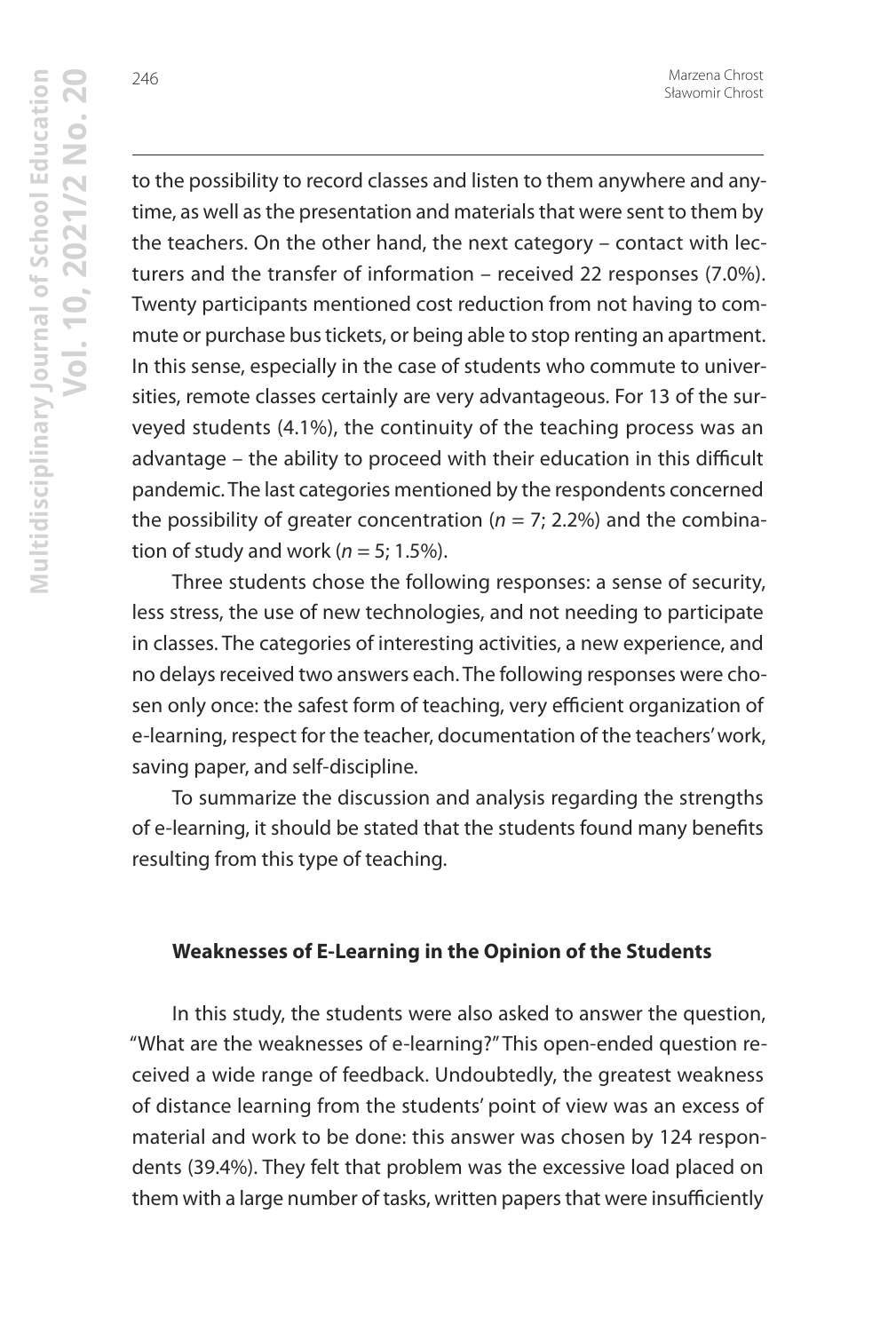explained, and an excessive amount of new, undiscussed materials for individual study. Technical problems were also an obstacle, as indicated by 96 respondents (30.5%). In this regard, the students mentioned issues related to computer equipment and its quality, as well as internet access, disturbances and limitations of internet connections, and the functioning of educational platforms. The limited direct interpersonal contact was noted by 60 respondents (19.1%). Certainly, the COVID-19 restrictions were and still are quite a difficult challenge for the students. It should also be noted that this situation happened very suddenly and unexpectedly. Undoubtedly, the participants belong to a generation which had never experienced any serious limitations before.

Difficult contact with lecturers was indicated by 48 people (15.2%), while 45 respondents (14.3%) stated that the quality of the classes was poor and the teaching was unreliable. On the other hand, 31 of the surveyed students (9.8%) indicated a lack of practical classes, 17 (5.4%) a lack of motivation to study, and 12 (3.8%) a heavy load of individual work. Nine people (2.8%) mentioned poor organization and a lack of training for e-learning (particularly on the part of teachers). Another group of weaknesses, related to the lack of access to materials and literature, was mentioned by eight (2.5%) of the surveyed students. At that time, libraries were closed and students could only use their own literature, if they had any, or online e-books, which certainly posed a limitation. According to the respondents, other weaknesses of e-learning were too much time spent in front of the computer, according to seven (2.2%) respondents; stress and frustration for six (1.9%) people; the low level of teaching also mentioned by six (1.9%) students; the costs, in particular for purchasing computer equipment or a high-speed internet connection, indicated by five (1.5%) respondents; and the use of multiple educational platforms, as four respondents (1.2%) complained about. Three responses each mentioned the following: exhaustion, loneliness, poorer assimilation of knowledge, and the lecturers not understanding the students' situation. The following responses were chosen by only one respondent each: virtual reality, being at home all the time, the difficulty of working at home, cheating, sharing equipment with other family members, and the lack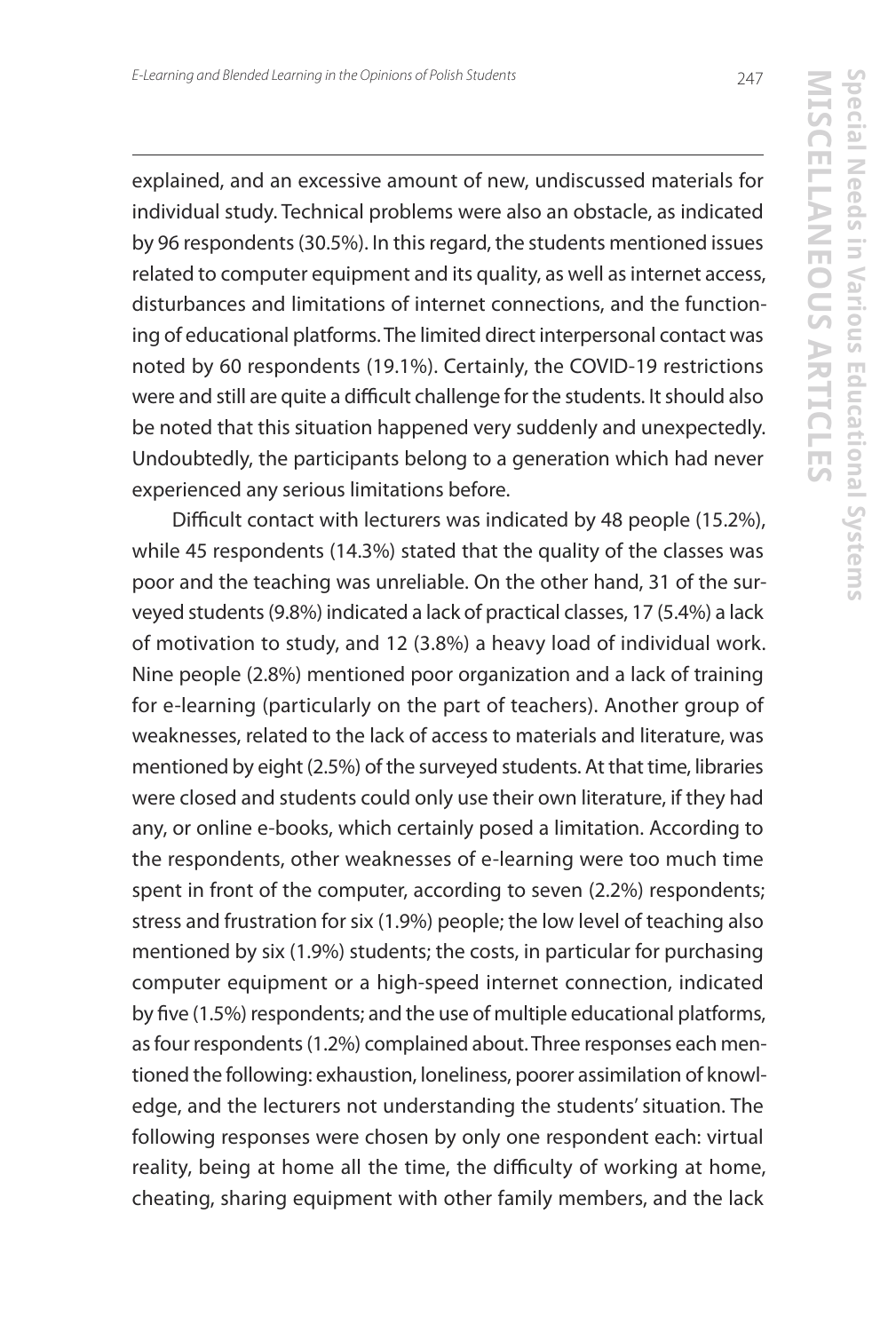of an individual approach to the students. There were also some interesting comments: this style of teaching does not make sense, it is not the same as normal teaching, and the place of rest becomes a place of work and study.

To sum up, the opinions of the students show that distance learning has both specific strengths and weaknesses. Overall, the percentage of strengths was 135.9%, while for weaknesses it was 160.3%. It must therefore be stated that a larger proportion of the collected data is related to the weaknesses.

# **The Opportunities of E-Learning in the Opinion of the Students**

Another question referred to the students' opinion on the opportunities associated with e-learning. In this case as well, the responses were very diverse, so the data were categorized. The largest percentage of respondents (9.5%;  $n = 30$ ) answered that there are no opportunities related to e-learning. It can be assumed that it was a completely new and difficult experience for the students, and perhaps that is why it was difficult for them at that stage to indicate any specific advantages of distance learning. On the other hand, according to 25 respondents (7.9%), the continuation of education is an opportunity, as it allowed them to complete their chosen course of studies. Another 23 people (7.3%) said that the lectures can be conducted remotely. For 22 respondents (7.0%), e-learning is a good chance to acquire new IT competences; likewise, 13 respondents (4.1%) mentioned learning, developing, and using new technologies. An answer from 11 people (3.5%) was that access to this form of classes is especially an opportunity for the disabled and the sick. According to 10 people (3.1%), e-learning has great potential and is a step into the future. Nine respondents (2.8%) saw it as a chance to complete the semester and to combine studying with work. For eight of them (2.5%), it is a time-saving opportunity, while seven respondents (2.2%) found it to be a good alternative and a solution in difficult and crisis situations, such as a pandemic.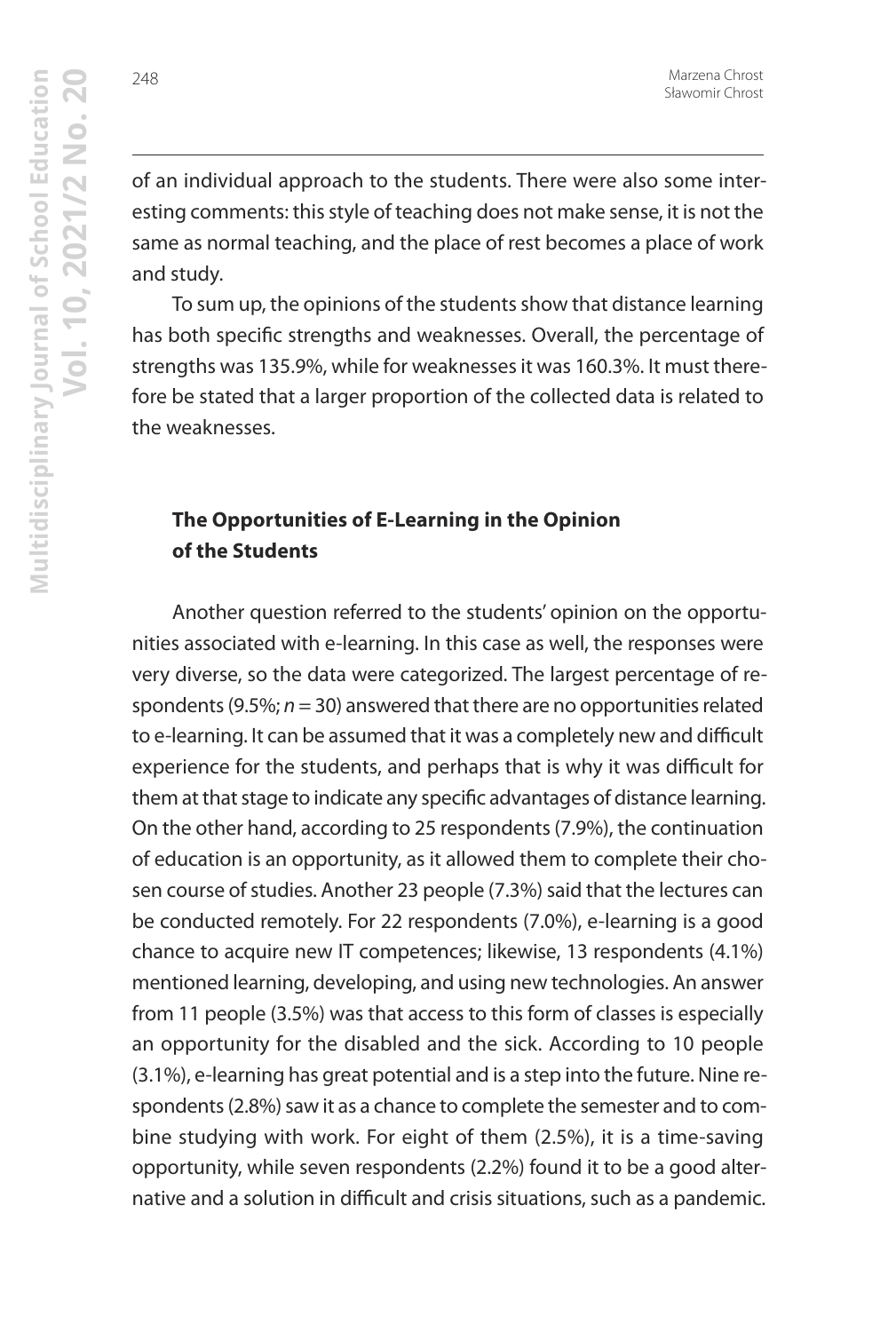Slightly fewer students, five (1.5%), chose each of the following responses: getting better grades, self-education, and the chance of survival. Three responses (0.9%) related to learning self-discipline. Responses that received one answer each included access to education, time to build family ties, becoming a digital native, the possibility of earning money on your own online courses, and the modernization of Polish universities, which may result in some classes always being held online.

In summary, it should be noted that the surveyed students did not associate any greater opportunities with e-learning. In connection with this, it is worth considering whether the stereotype of young people described as "digital natives" is adequate and true, and what students can expect from this form of education.

# **Threats Resulting From E-Learning in the Opinion of the Students**

An important issue taken up in the research was the analysis of the opinions of the respondents regarding the risks associated with conducting classes remotely. As with the previous questions, the answers were very diverse. The distribution of responses to the question, "What are the risks of e-learning?" was very uneven. Undoubtedly, in the opinion of the surveyed students, the greatest threat from remote teaching is the poor quality of education. This category received 80 responses, which was 25.5% of the total. Therefore, it can be assumed that the quality of education is an important issue for students, as it will undoubtedly impact their further professional work.

The second category of threats was health risks, which were indicated by 49 people (15.6%). In this group the following were mentioned in particular: deterioration of sight and hearing, back pain, overweight, internet addiction, exhaustion, stress, frustration, depression, neurosis, and mental imbalance. In this regard, it should be noted that people aged 18–24 (many of them students) showed a significantly higher level of depression and generalized anxiety symptoms during the pandemic than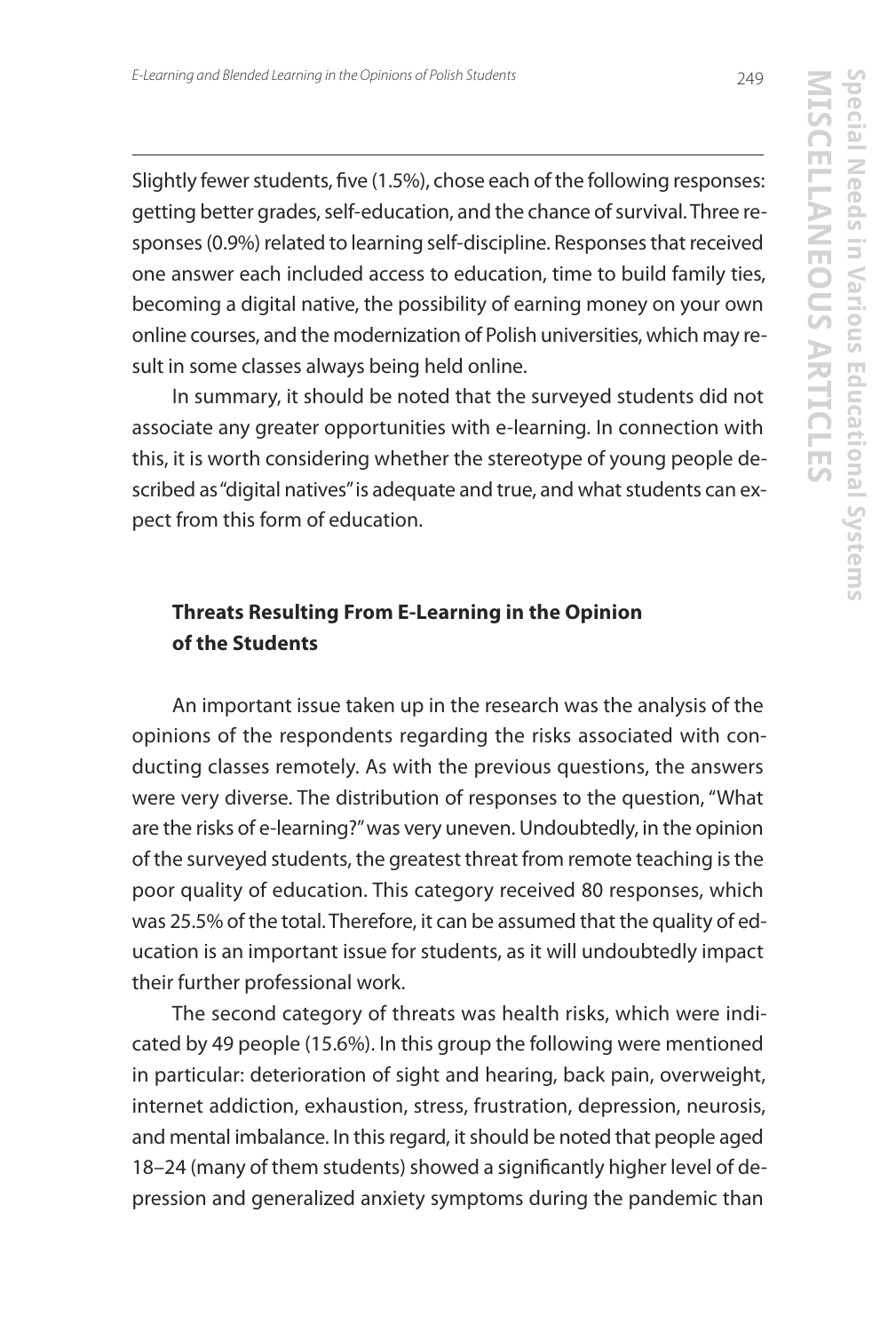other age groups and significantly more often than all other age groups manifested suicidal or self-aggressive thoughts (Gambin et al., 2020).

The next category of threats, which received 31 responses (9.8%), was the limitation of interpersonal relations. This is a valuable and interesting statement, as it is clearly possible to prove the very important role of interpersonal relations in the functioning of a person. The results indicate that interpersonal contact and the presence of another person are important for students, as well as for the educational process. Slightly fewer respondents ( $n = 24$ ; 7.6%) indicated that a significant threat is cheating or dishonesty on the part of students in their written assignments and exams. It is encouraging that students are aware of such inappropriate behavior. The issue of social isolation was indicated by 21 respondents (6.6%), while 19 people (6.0%) mentioned the risk of failing exams. Another category, the lack of practical competences, was noted by 16 respondents (5.0%). In total, 15 students (4.7%) stated that there are no threats from distance learning. Another 12 people (3.8%) noted the threat of low motivation or a lack thereof. Another threat, mentioned by nine respondents (2.8%), was accounts being hacked and data theft. These respondents were concerned about the interception of information by hackers, the processing of their personal data, or online harassment. Laziness was considered a threat by eight respondents (2.5%), and the lack of verification of knowledge and learning outcomes was a threat according to seven people (2.2%). Five respondents (1.5%) mentioned a lack of preparation for professional work and the student's lack of involvement in the teaching process. Four students (1.2%) chose such responses as convenience, unfair assessment, and digital exclusion. Three respondents (0.9%) mentioned the lack of practical classes and plagiarism.

There were some responses that were chosen by a single student each: no friendships, instrumental treatment of other people, no group work, less responsibility, resignation from university, the university becoming a place to sell degrees and not for acquiring knowledge. Other threats that were mentioned were that books would decrease in value and be read less, there would be less contact with literature, problems with handwriting, weaker skills of self-presentation, a dependence on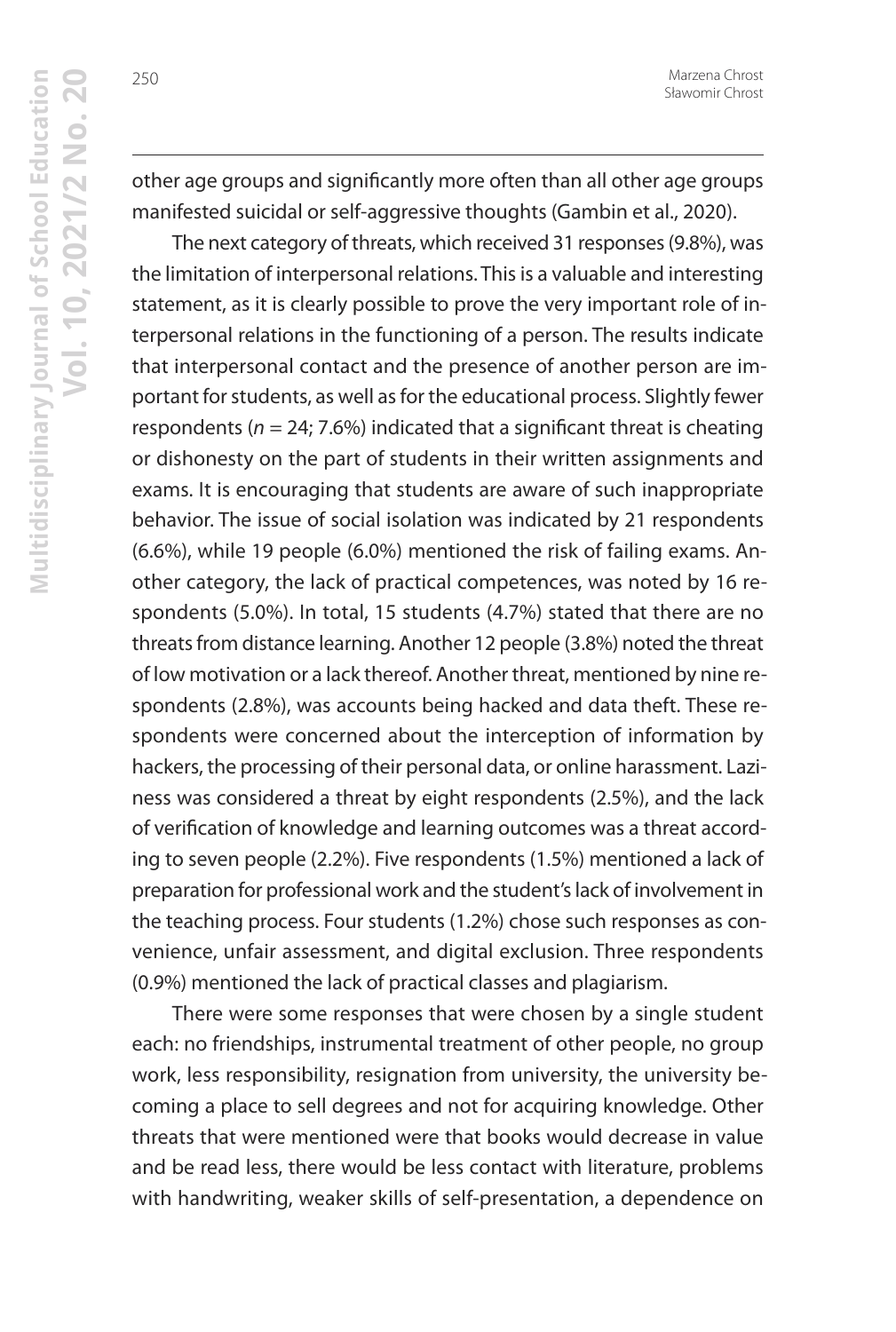equipment and systems during exams, and the huge amounts of electricity used for computers' operation.

To summarize, it should be noted that there are many threats that result from the use of e-learning, so it is worth considering taking appropriate measures to reduce or eliminate them.

# **Conclusions and Postulates for Educational Practice**

The coronavirus pandemic caused a serious socioeconomic crisis, which initiated an innovative approach to solving many problems, including those related to forced isolation and a lack of communication from the outside world. This situation was and still is a serious challenge for education and interpersonal contact. Therefore, due to the need to quickly introduce distance learning, participation and organization of academic classes in this system was not properly prepared in advance, undoubtedly making it a difficult and stressful situation.

The experience of the students who take part in remote teaching indicates that there are still many activities that should be introduced into the practice of everyday academic education. We will certainly be able to make constructive use of good solutions and the strengths of e-learning and to eliminate any problems and threats. Perhaps a creative solution will be to introduce only those elements of distance learning which can contribute to a better acquisition of IT and digital competences and can help students develop activity, self-discipline, and individual learning. The results of our empirical research undoubtedly recommend a certain caution about extending distance learning in academic education.

One year into the COVID-19 pandemic, close to half the world's students are still affected by partial or full school closures, and over 100 million additional children will fall below the minimum proficiency level in reading as a result of the health crisis. Prioritizing education recovery is crucial to avoid a generational catastrophe (UNESCO, 2020).

The current, undoubtedly dramatic, pandemic has revealed an interesting area for in-depth research on preparing and coping with remote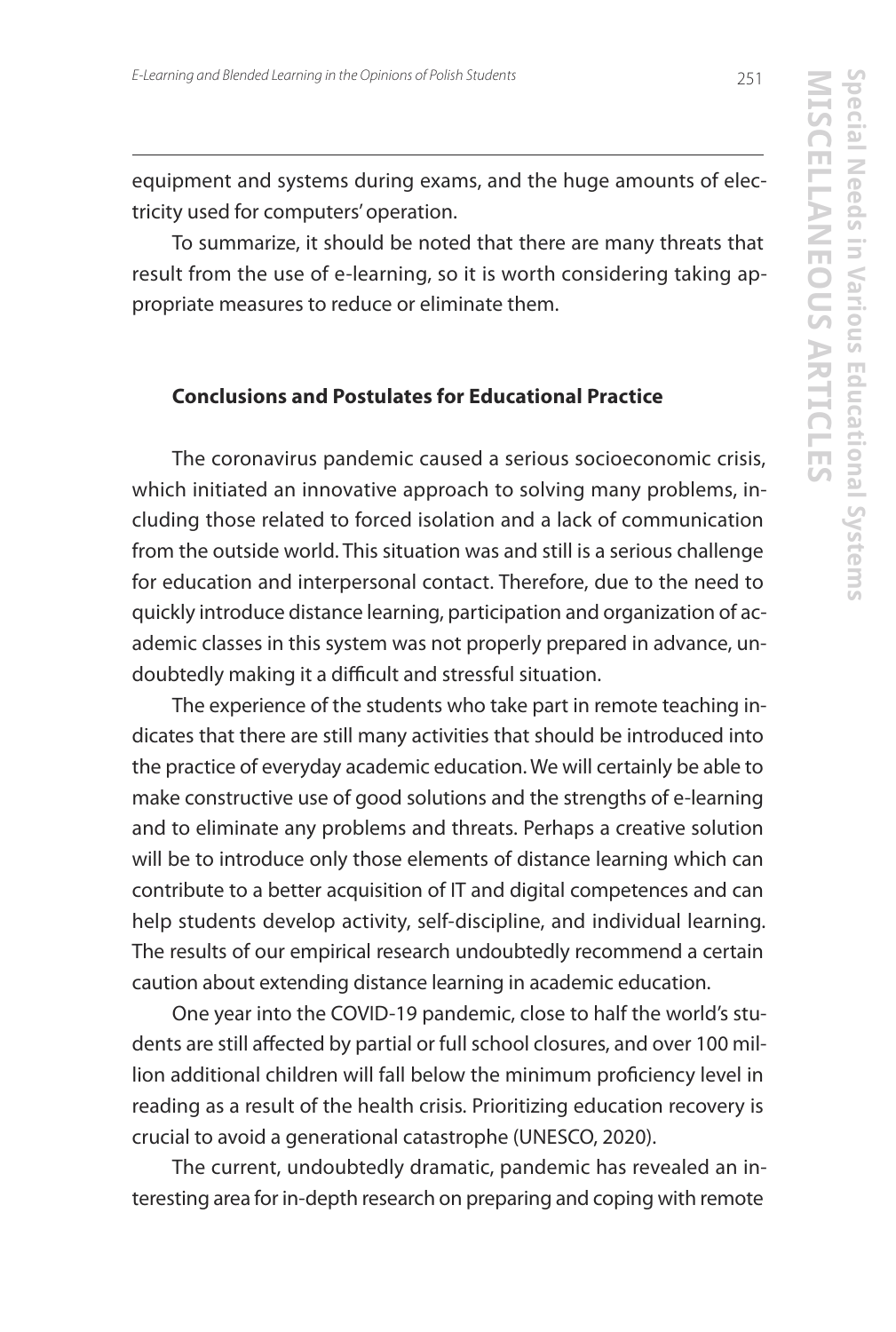education. Therefore, it is highly recommended to undertake further and more detailed longitudinal research on the strengths, weaknesses, opportunities, and threats of distance learning.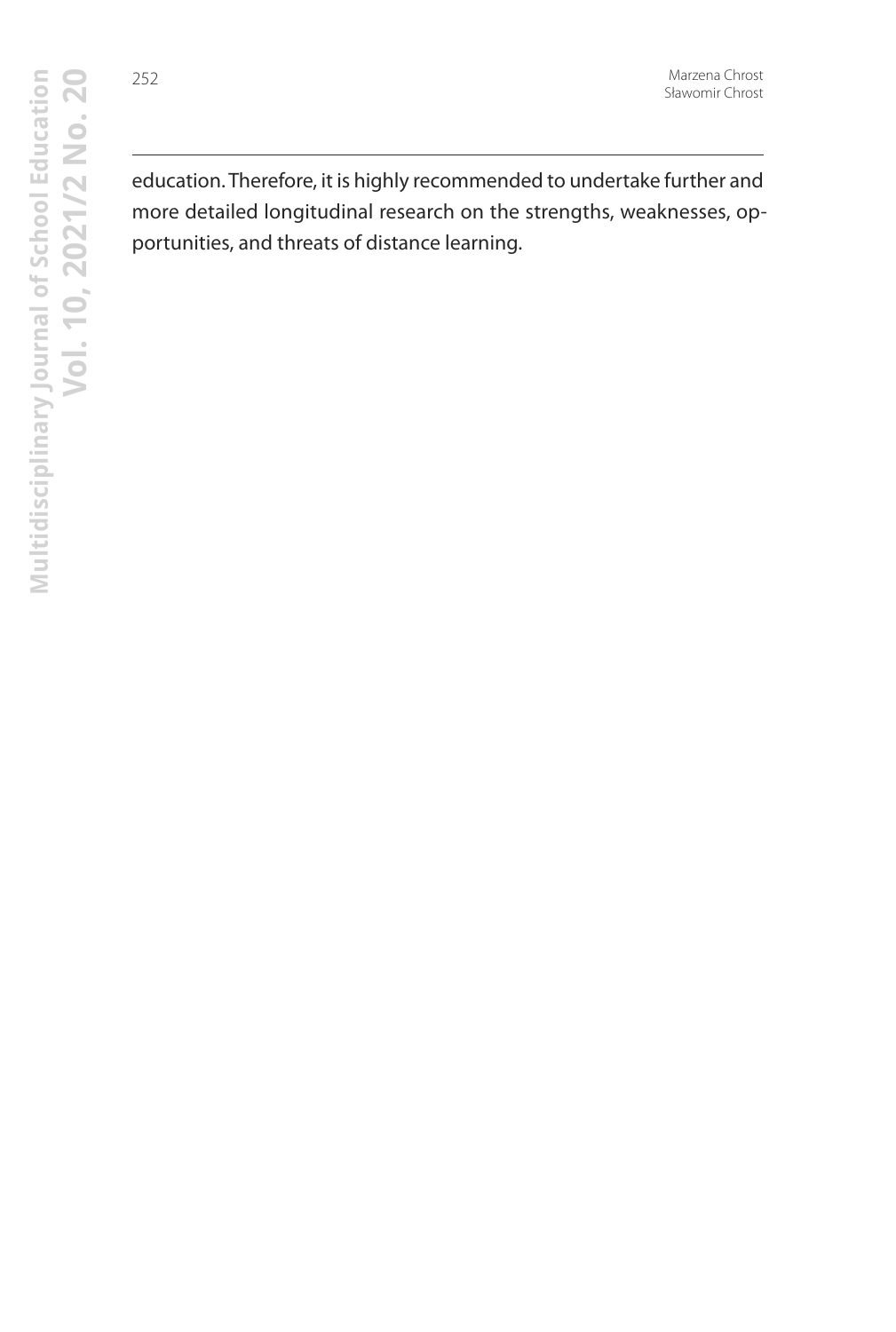## **References**

- Bottani, N. (2013). Requiem per la scuola? Ripensare Il future dell'istruzione [Requiem for school? Rethinking the future of education]. Il Mulino.
- Business Insider Polska. (2018). Na odległość, światowo i po swojemu. Top pięć trendów w nowoczesnej edukacji [At a distance, worldwide and in one's own way: Top five trends in modern education].

https://businessinsider.com.pl/rozwoj-osobisty/kariera/na-odleglosc-swiatowo-i-po-swojemu-toppiec-trendow-w-nowoczesnej-edukacji/j61xkqf

- Castoldi, M., & Chiosso, G. (2017). Quale futuro per l'istruzione? [What is the future of education ?]. Mondadori.
- Downes, S. (2021). Knowledge, Learning, Community. https://www.downes.ca/presentation/176
- Dziuban, C., Graham, C. R., Moskal, P. D., Norberg, A., & Sicilia, N. (2018). Blended learning: The new normal and emerging technologies. International Journal of Educational Technology in Higher Education, 15(3), 1–16. https://doi.org/10.1186/s41239-017-0087-5
- Gambin, M., Sękowski, M., Woźniak-Prus, M., Cudo, A., Hansen, K., Gorgol, J., Huftej-Łukasik, M., Kmita, G., Kubicka, K., Łyś. A. E., Maison, D., & Wnuk, A. (2020). Uwarunkowania objawów depresji i lęku uogólnionego u dorosłych Polaków w trakcie epidemii COVID-19 - raport z pierwszej fali badania podłużnego [Determinants of depression and generalized anxiety symptoms in adult Poles during the COVID-19 epidemic: A report from the first wave of a longitudinal study].

http://psych.uw.edu.pl/wp-content/uploads/sites/98/2020/05/Uwarunkowania\_objawow\_depresji\_leku\_w\_trakcie\_pandemii\_raport.pdf

Gryc, M. (2020). Mija miesiąc nauki zdalnej. Nauczyciele są wyczerpani. Czy wysiłek nie poszedł na marne [After a month of remote learning. The teachers are exhausted. Has the effort been wasted].

https://www.edziecko.pl/zdrowie\_dziecka/7%2C173990%2C25882037%2Cczy-zdalne-nauczaniesprawdza-sie-nauczyciel-zabiera-glos.html

- GUS. (2019). Społeczeństwo informacyjne w Polsce Wyniki badań statystycznych z lat 2015–2019 [Information society in Poland: Results of statistical surveys from 2015 to 2019].
- Illich, I. (1972). Descolarizzare la societa. Per un'alternativaall'istituzionescolastica [Unschooling: An alternative to the educational institution]. Mondadori.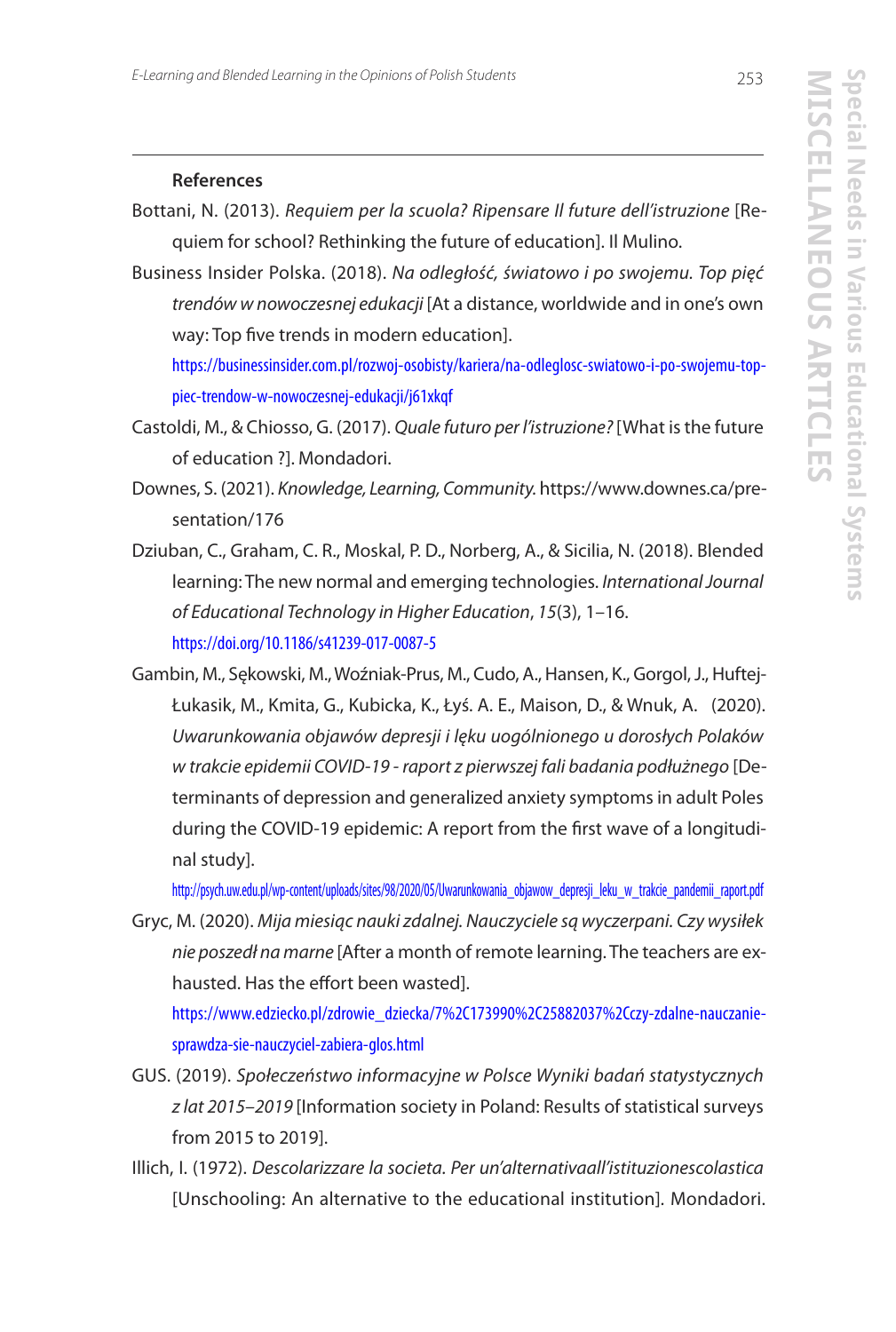- Kintu, M. J., Zhu, C., & Kagambe, E. (2017). Blended learning effectiveness: The relationship between student characteristics, design features, and outcomes. International Journal of Educational Technology in Higher Education, (14(7), 1–20. https://doi.org/10.1186/s41239-017-0043-4
- Klichowski, M. (2017). Nauka w CyberParkach. Studium teoretyczne i empiryczne [Learning in cyberparks: A theoretical and empirical study]. Wydawnictwo Naukowe UAM.
- Kołodziejczyk, W., & Polak, M. (2011). Jak będzie zmieniać się edukacja? Wyzwania dla polskiej szkoły i ucznia [How will education change? Challenges for the Polish school and student]. Instytut Obywatelski.
- Librus. (2020). Nauczanie zdalne. Jak wygląda w naszych domach. Raport z badania ankietowego [Distance learning: How does it look in our homes? A survey report].

https://portal.librus.pl/artykuly/nauczanie-zdalne-jak-wyglada-w-naszych-domach-pobierz-raport

- Malizia, G. (2019). Politiche educative di istruzione e di formazione [Training policies and education]. Franco Angeli.
- Malizia, G., & Nanni, C. (2015). Welfare ededucazione. Le politiche del Governo Renzi: la BuonaScuola, il Jobs Act [Welfare and education: The policies of the Renzi government - the Buona Scuola, the Jobs Act]. Orientamenti Pedagogici, No. 4, 793–817.
- Nalaskowski, A. (2020). Oświatowa proteza [Educational prosthesis]. WPiS Wiara Patriotyzm i Sztuka, No. 4, 20–23.
- Neroni, J., Meijs, C., Gijselaers, H. J. M., Kirschner P. A., & de Groot, R. H. M. (2019). Learning strategies and academic performance in distance education. Learning and Individual Differences, No. 73, 1–7.

OECD. (2020). Back to the future of education: Four OECD scenarios for schooling.

- Putnam, R. (2015). Our kids The American dream of crisis. Simon & Schuster.
- Pyżalski, J., & Poleszak, W. (2020). Relacje przede wszystkim nawet jeśli obecnie jedynie zapośredniczone. [Relationships first of all – even if only indirect at the moment]. In J. Pyżalski (Ed.), Edukacja w czasach pandemii wirusa COVID-19. Z dystansem o tym, co robimy obecnie jako nauczyciele [Education in times of the COVID-19 pandemic. With distance to what we are doing today as teachers] (pp. 28–36). EduAkcja.